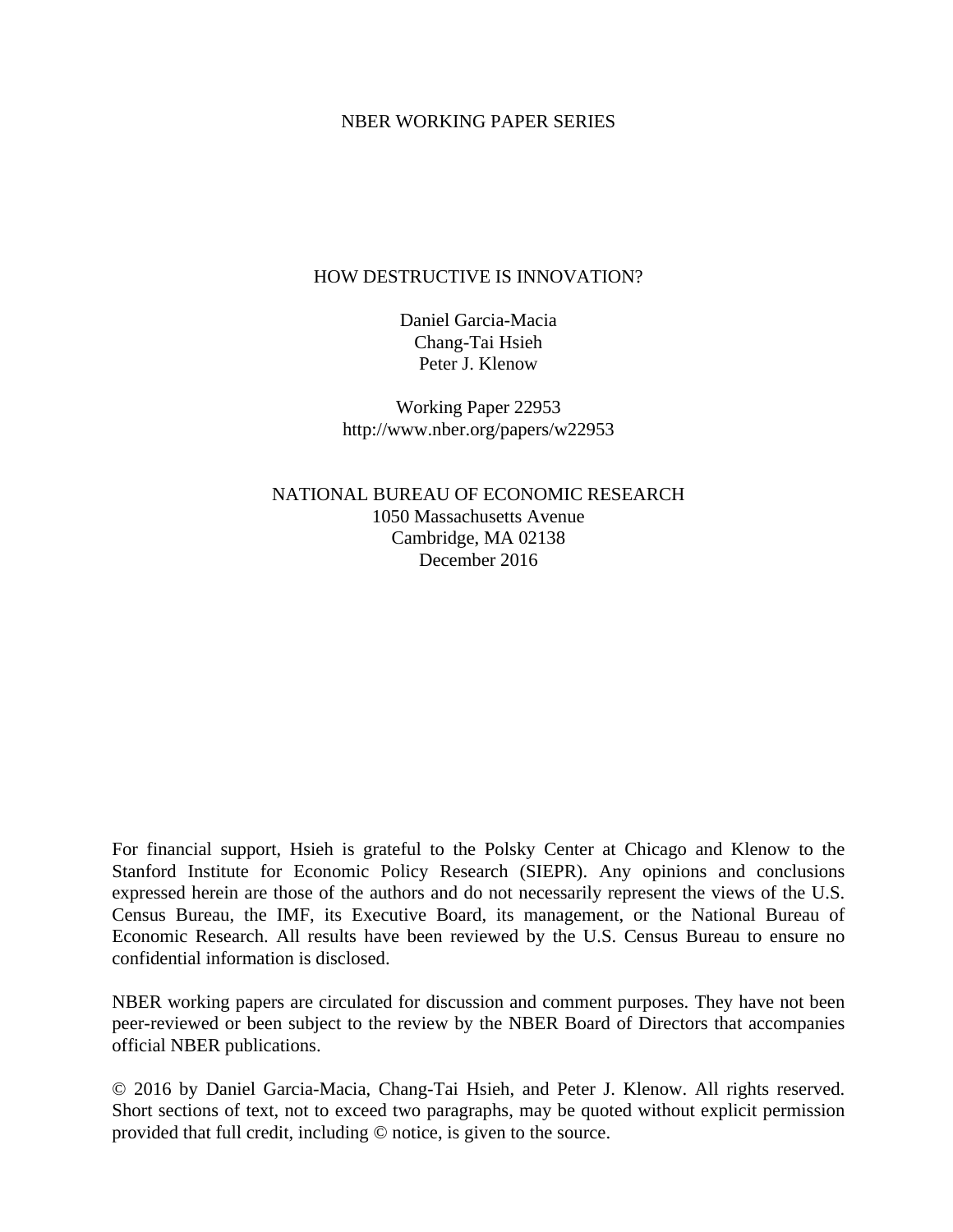How Destructive is Innovation? Daniel Garcia-Macia, Chang-Tai Hsieh, and Peter J. Klenow NBER Working Paper No. 22953 December 2016 JEL No. E24,O3,O4,O5

#### **ABSTRACT**

Entrants and incumbents can create new products and displace the products of competitors. Incumbents can also improve their existing products. How much of aggregate productivity growth occurs through each of these channels? Using data from the U.S. Longitudinal Business Database on all non-farm private businesses from 1976–1986 and 2003–2013, we arrive at three main conclusions: First, most growth appears to come from incumbents. We infer this from the modest employment share of entering firms (defined as those less than 5 years old). Second, most growth seems to occur through improvements of existing varieties rather than creation of brand new varieties. Third, own-product improvements by incumbents appear to be more important than creative destruction. We infer this because the distribution of job creation and destruction has thinner tails than implied by a model with a dominant role for creative destruction.

Daniel Garcia-Macia Research Department International Monetary Fund 700 19th St NW Washington, DC 20431 dgarciamacia@imf.org

Chang-Tai Hsieh Booth School of Business University of Chicago 5807 S Woodlawn Ave Chicago, IL 60637 and NBER chsieh@chicagoBooth.edu

Peter J. Klenow Department of Economics 579 Serra Mall Stanford University Stanford, CA 94305-6072 and NBER Klenow@Stanford.edu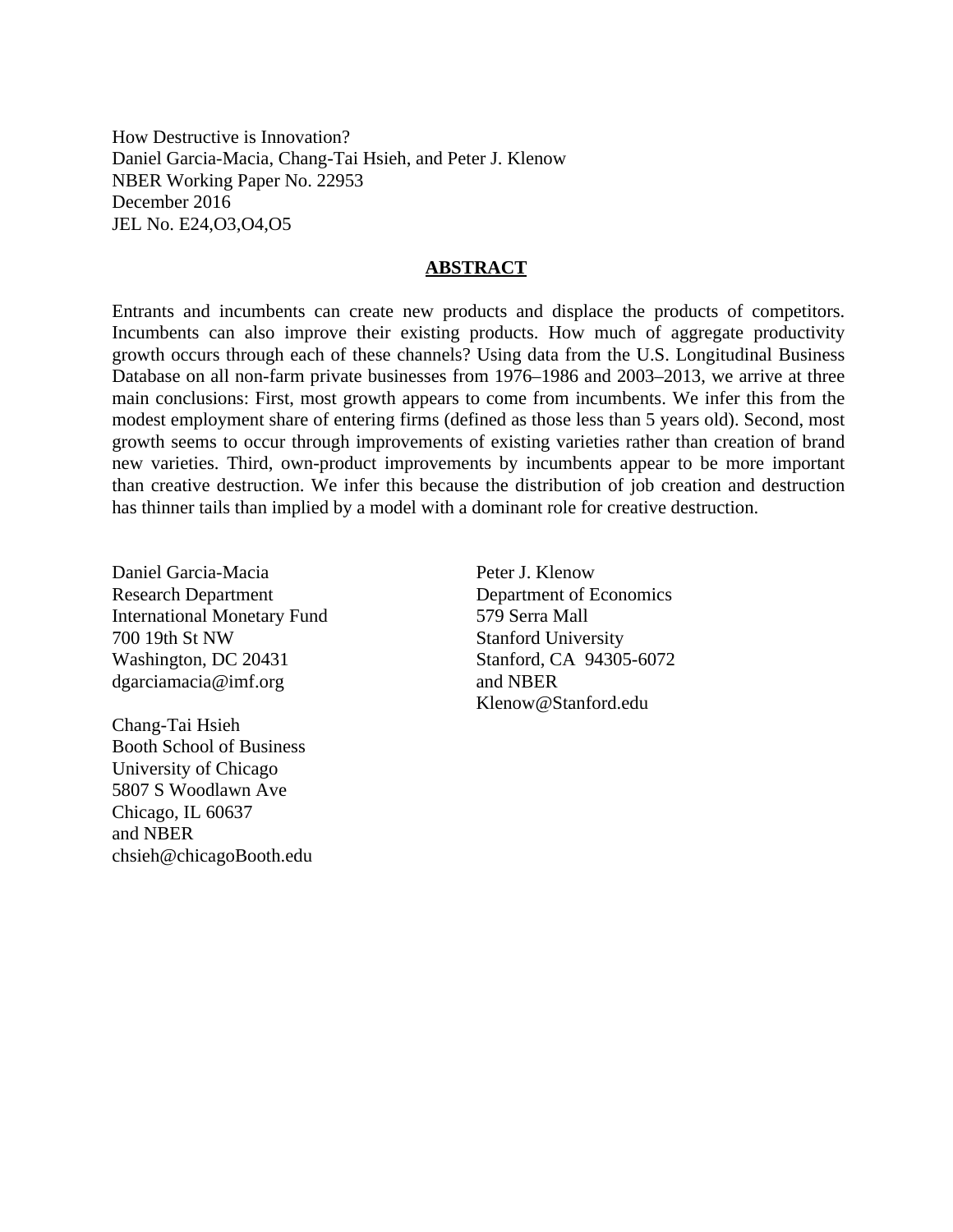## **1. Introduction**

Innovating firms can improve on existing products made by other firms, thereby gaining profits at the expense of their competitors. Such creative destruction plays a central role in many theories of growth. This goes back to at least Schumpeter (1939), carries through Stokey (1988), Grossman and Helpman (1991), and Aghion and Howitt (1992), and continues with more recent models such as Klette and Kortum (2004). Aghion et al. (2014) survey the theory. Acemoglu and Robinson (2012) provide historical accounts of countries that stop growing when creative destruction is blocked.

Other growth theories emphasize the importance of firms improving their own products, rather than displacing other firms' products. Krusell (1998) and Lucas and Moll (2014) are examples. Some models combine creative destruction with such "own innovation" by existing firms on their own products – see chapter 12 in Aghion and Howitt (2009) and chapter 14 in Acemoglu (2011). A recent example is Akcigit and Kerr (2015).

Still other theories emphasize the contribution of brand new varieties to growth. Romer (1990) is the classic reference. Acemoglu (2003) and Jones (2016) are some of the many follow-ups. Studies such as Howitt (1999) and Young (1998) combine variety growth with quality growth. Feenstra (1994) and Broda and Weinstein (2006) estimate the importance of variety growth empirically for U.S. imports.

These theories have different implications for innovation policy. Business stealing is a force pushing up the private return to innovation relative to the social return. To the extent firms build on each other's innovations, there are positive knowledge externalities to innovation. When incumbents improve their own products, business stealing and knowledge externalities are mitigated. Models with expanding varieties, meanwhile, tend to have smaller business-stealing effects but retain knowledge spillovers. Burstein and Atkeson (2015) drive home the distinct policy implications of these competing theories.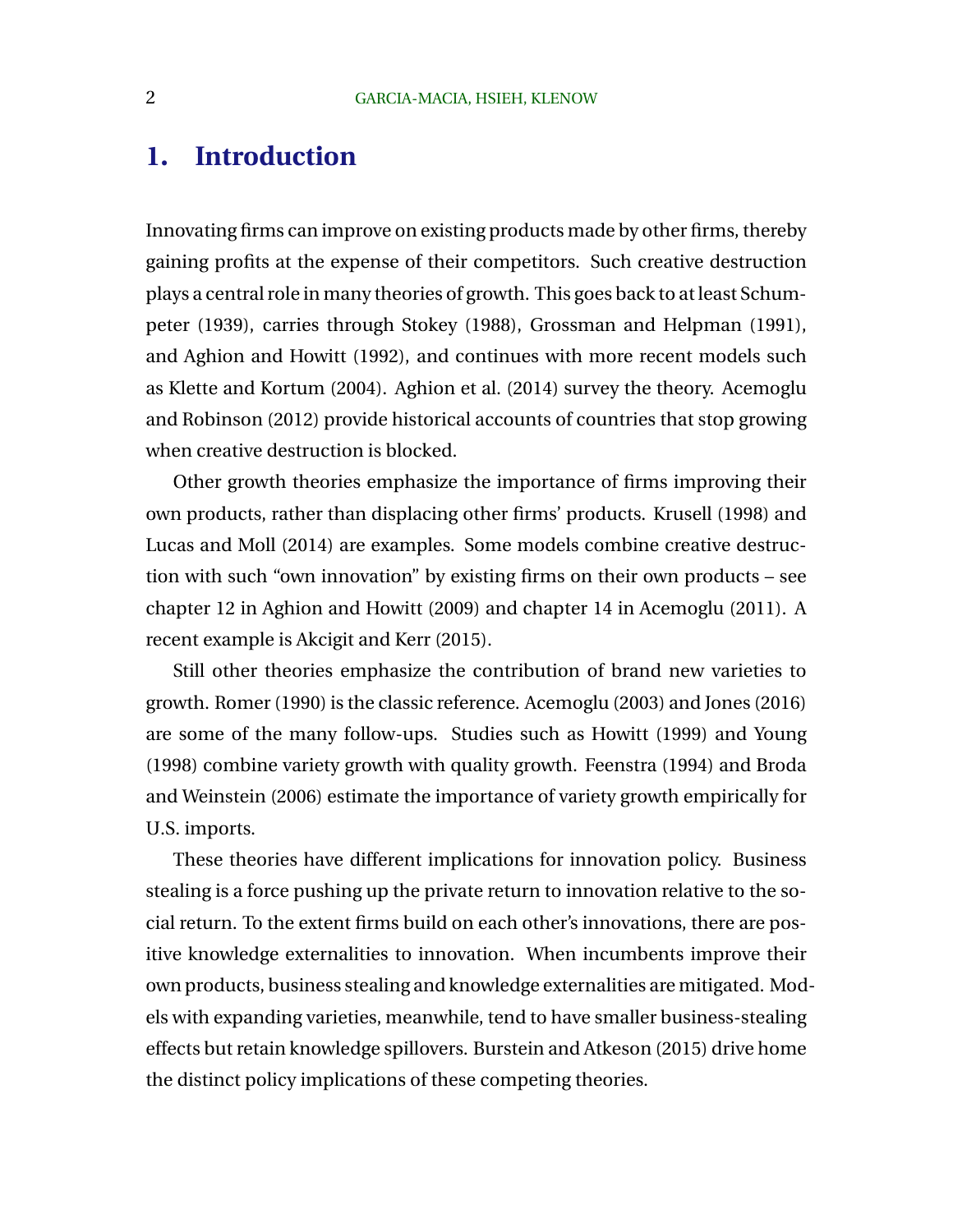Ideally, one could directly observe the extent to which new products substitute for existing products. Broda and Weinstein (2010) and Hottman et al. (2016) are important efforts along these lines for nondurable consumer goods. Such high quality scanner data has not been analyzed in the same way for consumer durables, producer intermediates, or producer capital goods — all of which figure prominently in theories of growth.<sup>1</sup>

Similarly, when a new product replaces an existing product, one would like to identify whether the new product is owned by another firm ("creative destruction") or the same firm ("own innovation"). Based on a small number of case studies, Christensen (1997) argues that innovation largely takes the form of creative destruction and that such innovation almost always comes from new firms. Akcigit and Kerr (2015) use patent citations to measure whether the citations are to patents of the same firm or of other firms. The limitation is that the case studies and the sample of patenting firms may not be representative of firms in the broader economy. For example, many innovative firms, particularly outside of manufacturing, do not patent.

In the absence of more direct evidence, we try to infer the sources of growth indirectly from the patterns of job creation and job destruction among *all* private sector firms in the U.S. non-farm economy. We use data from the U.S. Longitudinal Business Database (LBD) from 1976–1986 and 2003–2013. The seminal work of Davis et al. (1998) documents the magnitude of job flows within U.S. manufacturing, and these flows are commonly used as proxies for the intensity of creative destruction. For example, Decker et al. (2014) point to the decline in U.S. job reallocation since the 1970s as evidence of a decline in the rate of creative destruction.

Viewing the LBD data through the lens of an exogenous growth model featuring creative destruction, own innovation, and new varieties, we reach four conclusions. First, most growth appears to come from incumbents rather than

 $1$ Gordon (2007) and Greenwood et al. (1997) emphasize the importance of growth embodied in durable goods based on the declining relative price of durables.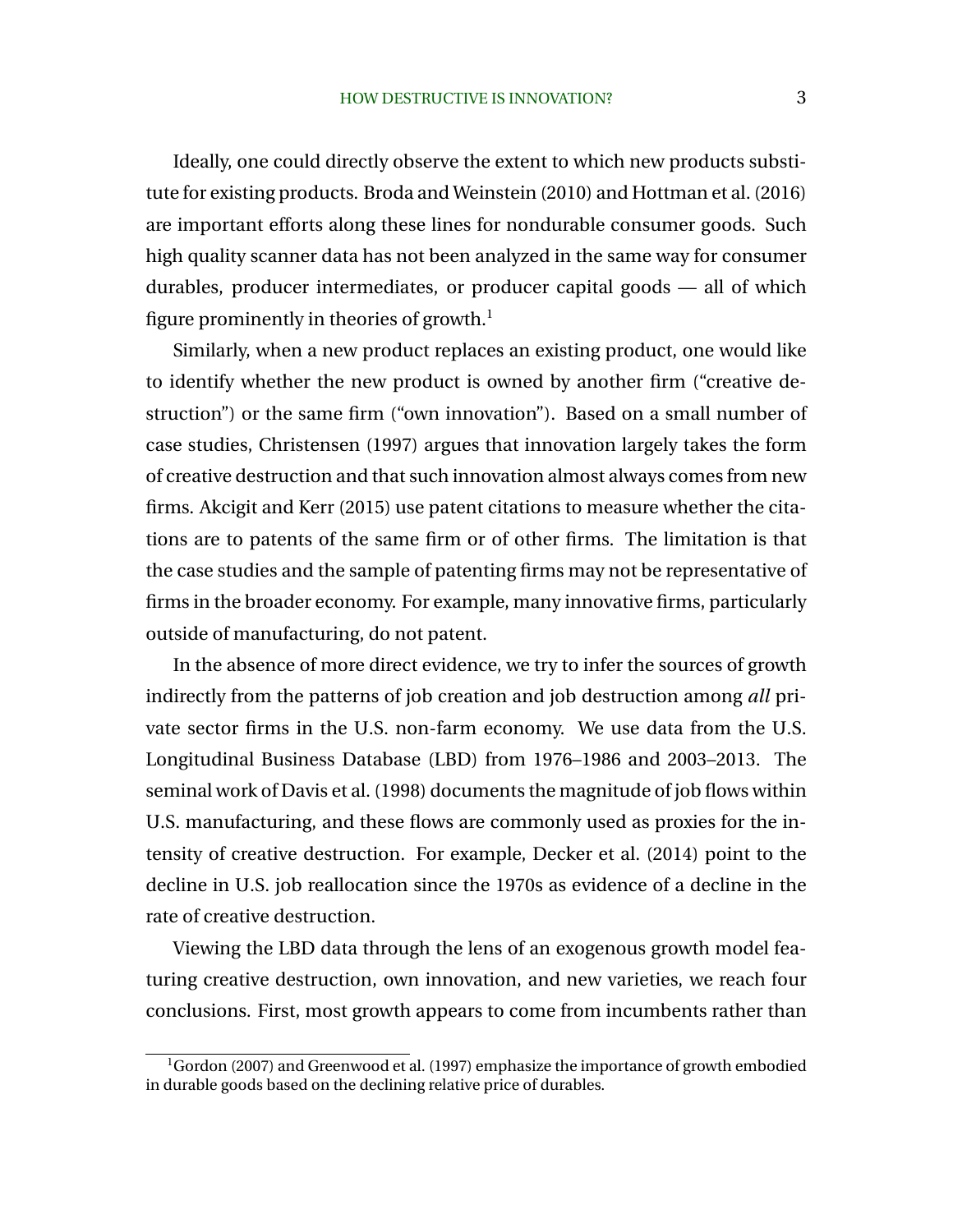entrants. This is because the employment share of entrants is modest. Second, most growth seems to occur through quality improvements rather than brand new varieties. Third, own-variety improvements by incumbents loom larger than creative destruction (by entrants and incumbents). The contribution of creative destruction is around 25 percent of growth, with the remainder mostly due to own innovation by incumbent firms. Fourth, the contribution of entrants and creative destruction declined from 1976–1986 to 2003–2013, while the contribution of incumbent firms, particularly through own innovation, increased.

Influential papers by Baily et al. (1992) and Foster et al. (2001) use similar data to document the contributions of entry, exit, reallocation, and within-plant productivity growth to overall growth in the manufacturing sector. They use accounting frameworks without any model assumptions. In contrast, we analyze the data through the lenses of a specific (albeit somewhat general) model of growth. Like us, Lentz and Mortensen (2008) and Acemoglu et al. (2013) conduct indirect inference on growth models with manufacturing data (from Denmark and the U.S., respectively). They assume the only source of growth is creative destruction, however, whereas our goal is to infer how much growth comes from creative destruction vs. other sources of innovation (own-variety improvements by incumbents and creation of new varieties).

The rest of the paper proceeds as follows. Section 2 lays out the parsimonious exogenous growth model we use. Section 3 presents the data moments from the U.S. LBD that we exploit to infer the sources of innovation. Section 4 presents the model parameter values which best match the moments from the data. Section 5 concludes.

## **2. Models of Innovation**

This section lays out a model in which growth occurs through a combination of creative destruction, own innovation, and new varieties. Although all three types of innovation can contribute to aggregate growth, the goal is to illustrate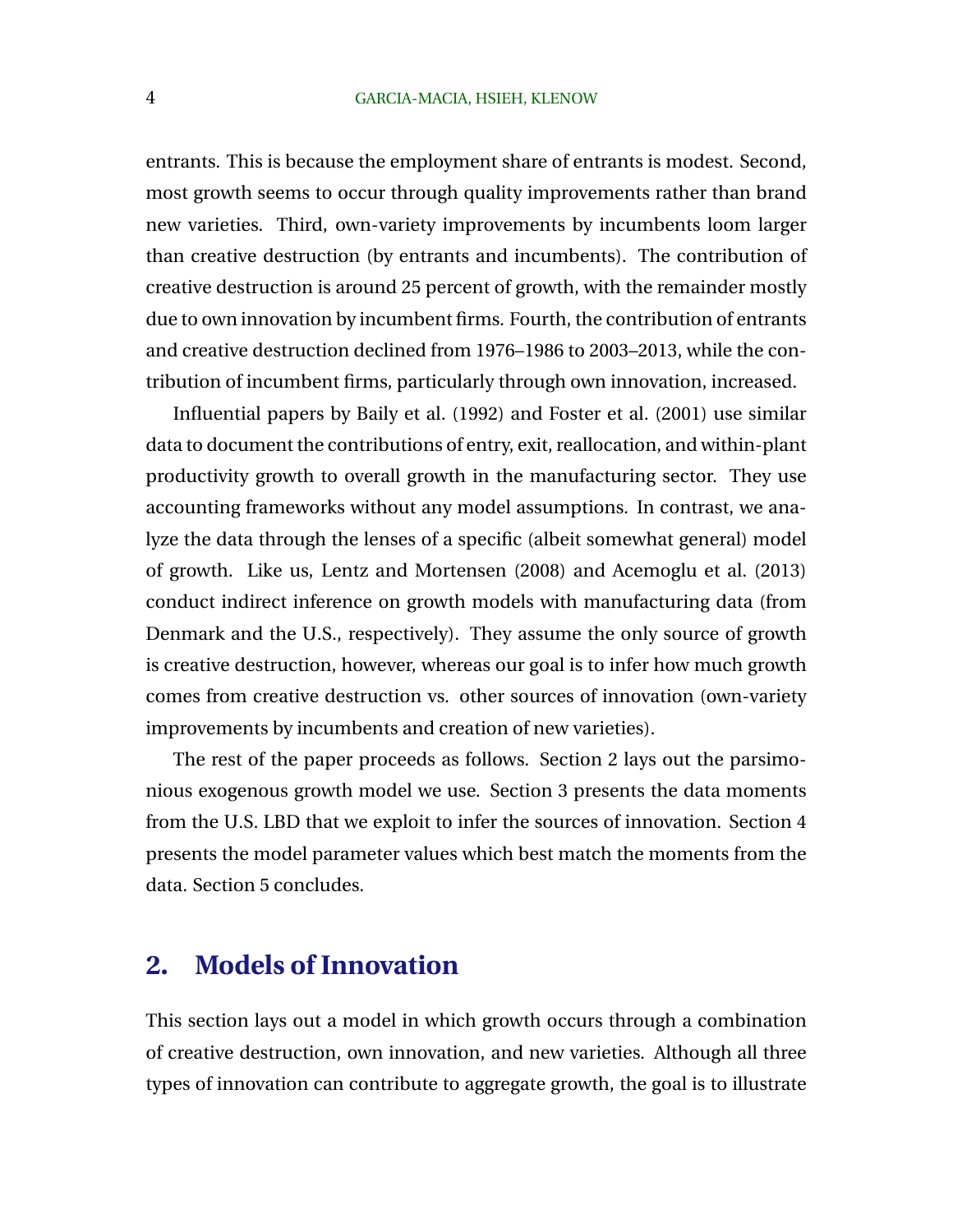how they might leave different telltale signs in the micro-data.

### **Static Equilibrium**

Aggregate output is a CES combination of quality-weighted varieties:

$$
Y = \left[\sum_{j=1}^{M} (q_j y_j)^{1-\frac{1}{\sigma}}\right]^{\frac{\sigma}{\sigma-1}}
$$

where  $y_j$  denotes the quantity and  $q_j$  the quality of variety j. Labor is the only factor of production. Output of variety  $j$  is given by  $y_j=l_j$ , where  $l_j$  is labor used to produce variety  $i$ .

As in Klette and Kortum (2004), a firm may produce multiple varieties. We further assume an overhead cost of production that must be expended before choosing prices and output. The overhead cost allows the highest quality producer to charge the monopoly markup  $\frac{\sigma}{\sigma-1}$ , as the next lowest quality competitor will be deterred by zero ex post profits under Bertrand competition within varieties. Without this assumption, firms would engage in limit pricing and markups would be heterogeneous as in Peters (2013).

Firms face the same wage in a competitive labor market, so the profit maximizing quantity of labor employed in producing variety  $j$  is:

$$
l_j = \left(\frac{\sigma - 1}{\sigma}\right)^{\sigma - 1} L W^{1 - \sigma} q_j^{\sigma - 1}.
$$

Here  $W$  is the wage and  $L$  is aggregate employment. $^2$  Employment of a firm  ${\cal L}_f$ is then given by:

$$
L_f \equiv \sum_{j=1}^{M_f} l_j = \left(\frac{\sigma - 1}{\sigma}\right)^{\sigma - 1} L W^{1 - \sigma} \sum_{j=1}^{M_f} q_j^{\sigma - 1}
$$

<sup>&</sup>lt;sup>2</sup>We normalize the price of aggregate output to 1. Note the model features no misallocation.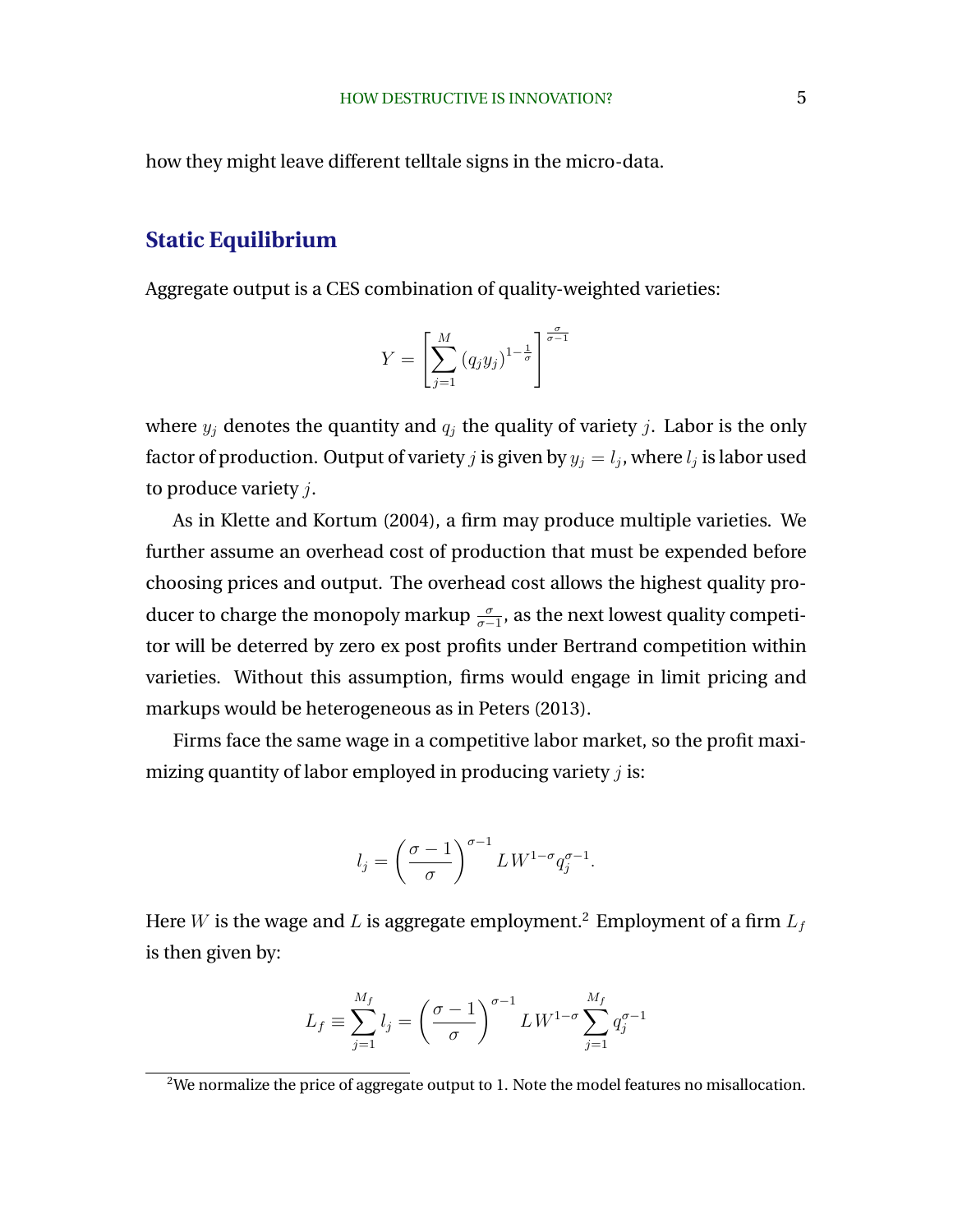where  $M_f$  denotes the number of varieties produced by firm f. Firm employment is proportional to M  $\sum_{I}^{M_f}$  $j=1$  $q_i^{\sigma-1}$  $_{j}^{\sigma-1}$ . Larger firms control more varieties and produce higher quality products. In the special case of  $\sigma = 1$  assumed by Klette and Kortum (2004), the same amount of labor is used to produce each variety and a firm's employment is proportional to the number of varieties it controls. We will find it important to allow  $\sigma > 1$  so that firms can be larger when they have higher quality products rather than just a wider array of products.

After imposing the labor market clearing condition, the wage is proportional to aggregate labor productivity, which is given by:

$$
W \propto Y/L = M^{\frac{1}{\sigma-1}} \left[ \sum_{j=1}^M \frac{q_j^{\sigma-1}}{M} \right]^{\frac{1}{\sigma-1}}.
$$

The first term captures the benefit of having more varieties, and the second term is the power mean of quality across varieties.

### **Innovation**

Aggregate growth in the model comes from the creation of new varieties and from growth in average quality. In Klette and Kortum (2004), the number of varieties is constant and quality growth can only come when a firm innovates upon and takes over a variety owned by another firm ("creative destruction"). We will also allow quality growth to come from innovation by firms to improve the quality of the products they own ("own innovation"). Lastly, we also allow growth to come from the creation of brand new varieties.

We make the following assumptions about innovation. First, we assume a constant exogenous arrival rate for each type of innovation. Second, we assume that arrivals are in proportion to the number of products owned by a firm. For example, a firm with two products is twice as likely to creatively destroy another firm's variety compared to a firm with one product. Third, in the case of an existing product, we assume that innovation builds on the existing quality level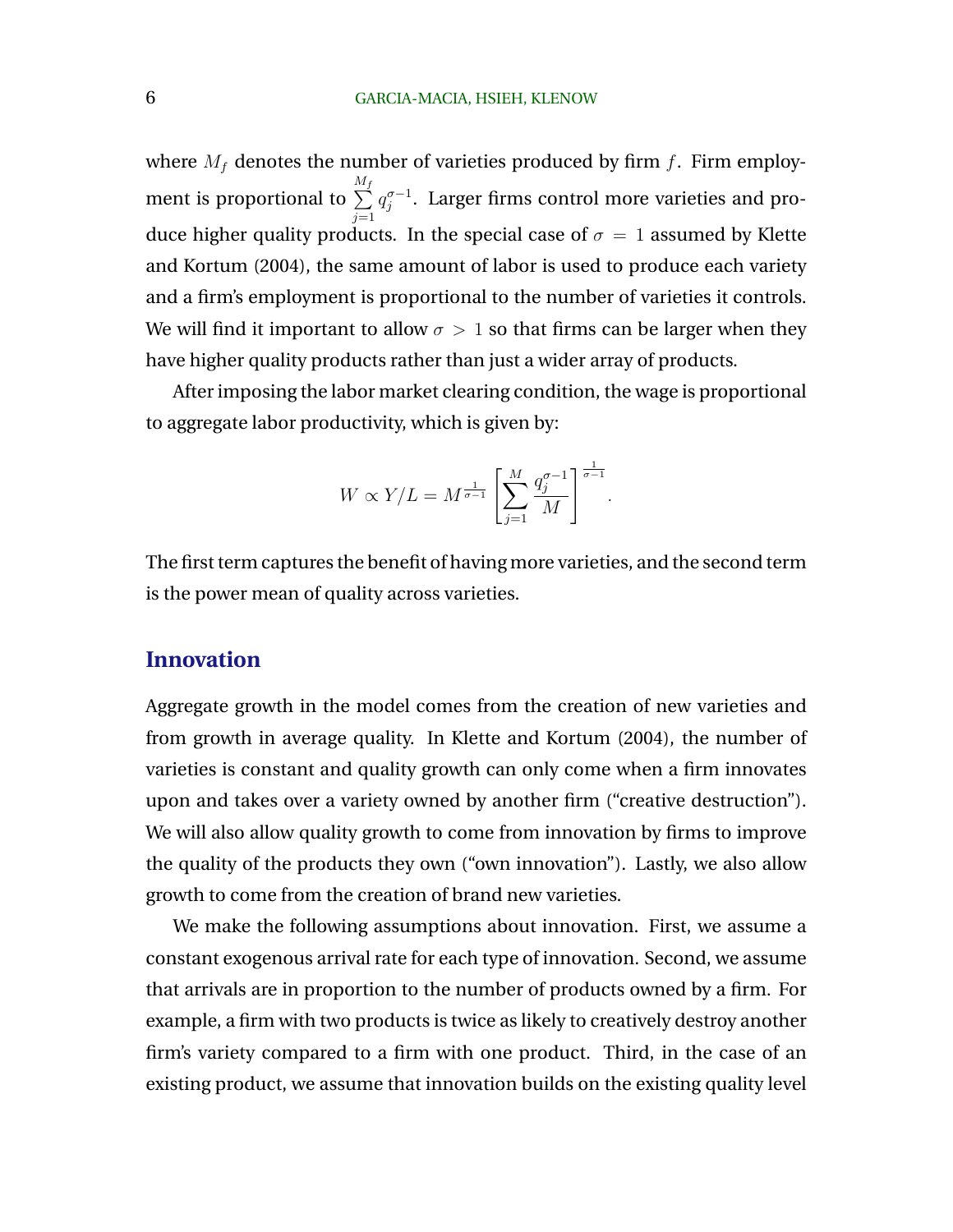of the product.<sup>3</sup> Specifically, the quality drawn by an innovation follows a Pareto distribution with shape parameter  $\theta$  and scale parameter equal to the existing quality level. The average improvement in quality of an existing variety (conditional on innovation), weighted by employment, is thus  $s_q=\left(\frac{\theta}{\theta-(\sigma-1)}\right)^{1/(\sigma-1)}>$ 1. Finally, we assume that entrants have one product, which they obtain by improving upon an existing variety or by creating a brand new variety. Incumbent firms, on the other hand, potentially produce many varieties.

The notation for innovation probabilities is given in Table 1. Time is discrete and innovation rates are per existing variety. The arrival rate of each type of innovation thus increases linearly with the number of varieties owned by the firm. The probability an existing variety is improved upon by the firm that currently owns the product is  $\lambda_i$ . If a firm fails to improve on a variety it produces, then that variety is vulnerable to creative destruction by other firms. Conditional on not being improved by the incumbent,  $\delta_i$  is the probability the product is improved by another incumbent. Conditional on not being improved by *any* incumbent,  $\delta_e$  is the probability the product will be improved by an entrant.

In short, a given product can be improved upon by the current owner of the product, another incumbent firm, or an entrant. The probability a product will be improved upon by the owner is  $\lambda_i$ . The *unconditional* probability of innovation by another incumbent is  $\tilde{\delta}_i \equiv \delta_i(1 - \lambda_i)$ . The *unconditional* probability the product will be improved by an entrant is  $\tilde{\delta}_e \equiv \delta_e(1-\delta_i)(1-\lambda_i)$ . The probability an existing product is improved upon by *any* firm is thus  $\lambda_i + \tilde{\delta}_i + \tilde{\delta}_e$ . And conditional on innovation, the average improvement in quality is  $s_q > 1$ .

The rate at which new varieties are created is governed by  $\kappa_e$  and  $\kappa_i.$  Brand new varieties arrive at rate  $\kappa_e$  from entrants and at rate  $\kappa_i$  from incumbents. These arrival rates are per existing variety and independent of other innovation types. The quality of each new variety is drawn from the quality distribution of

 $31$ f innovation was endogenous, there would be a positive externality to research unless all research was done by firms on their own products. Such knowledge externalities are routinely assumed in the quality ladder literature, such as Grossman and Helpman (1991), Aghion and Howitt (1992), Kortum (1997), and Acemoglu et al. (2013).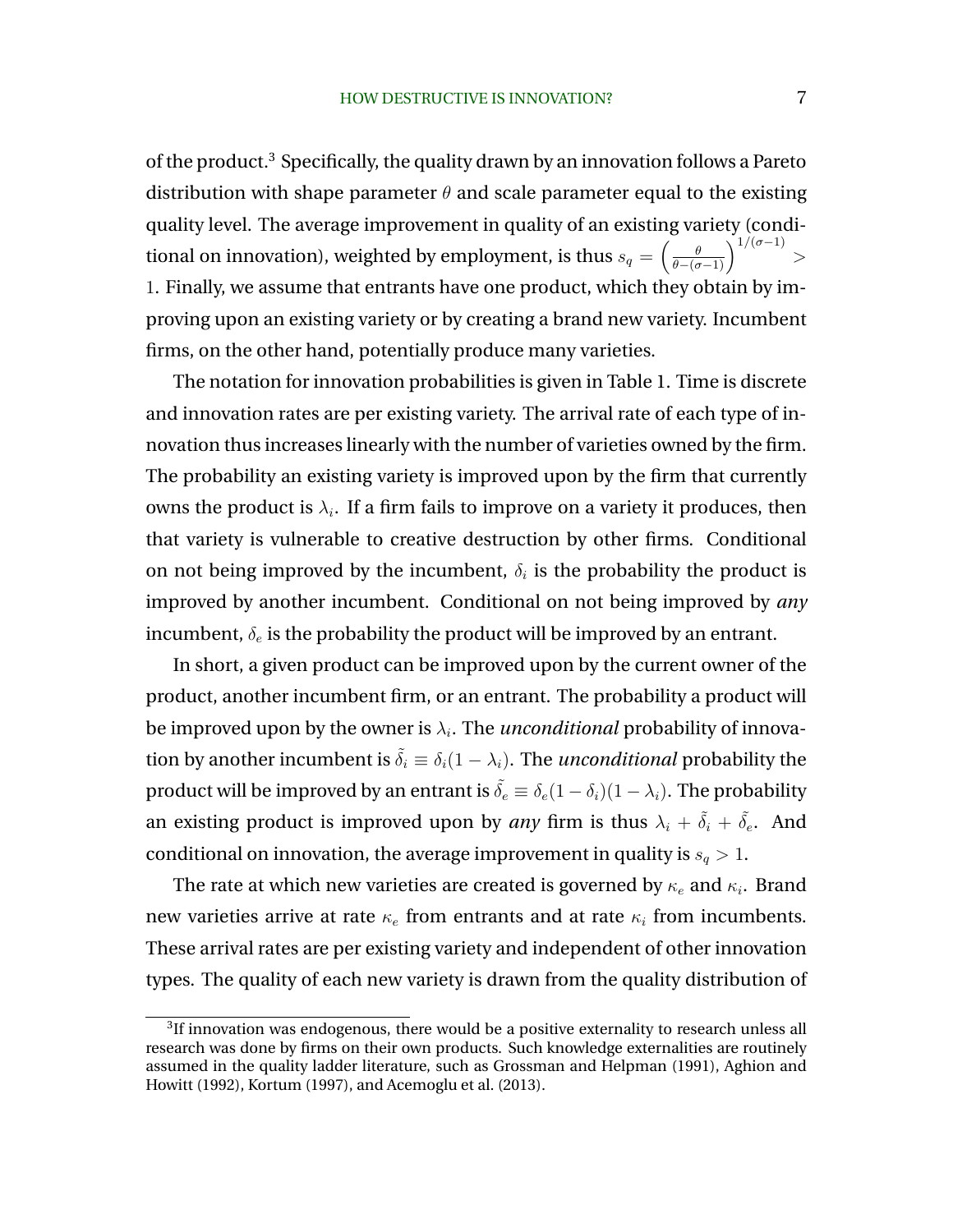| Channel                                | Probability |
|----------------------------------------|-------------|
| Own-variety improvements by incumbents | $\lambda_i$ |
| Creative destruction by entrants       | $\delta_e$  |
| Creative destruction by incumbents     | $\delta_i$  |
| New varieties from entrants            | $\kappa_e$  |
| New varieties from incumbents          | $\kappa_i$  |

### Table 1: Channels of Innovation

Note: The average step size for quality improvements for own innovation and creative destruction, weighted by employment, is  $s_q =$  $\left(\frac{\theta}{\theta-(\sigma-1)}\right)^{1/(\sigma-1)} \geq 1$ . The quality of new variety is drawn from the quality distribution of existing products multiplied by  $s_{\kappa}$ .

existing products multiplied by  $s_{\kappa}$ , which can be greater or less than 1.

The last parameter we introduce is overhead labor, which pins down the minimum firm size. We set overhead labor such that the minimum size firm has 1 unit of labor for production plus overhead. The overhead cost determines the cutoff quality of varieties as products with a quality below the threshold have negative present discounted value of profits (even taking into account the arrival of innovations associated with owning a variety), and therefore exit endogenously. This cutoff, which we denote as  $\psi$  percent of employment-weighted mean quality of existing varieties, rises endogenously with wage growth which ensures that the distribution of quality across varieties is stationary. We denote the endogenous exit rate of existing varieties due to overhead as  $\delta_o$ . The net growth rate of varieties is therefore  $\kappa_e + \kappa_i - \delta_o$ .

We can now express the expected growth rate of the wage and output per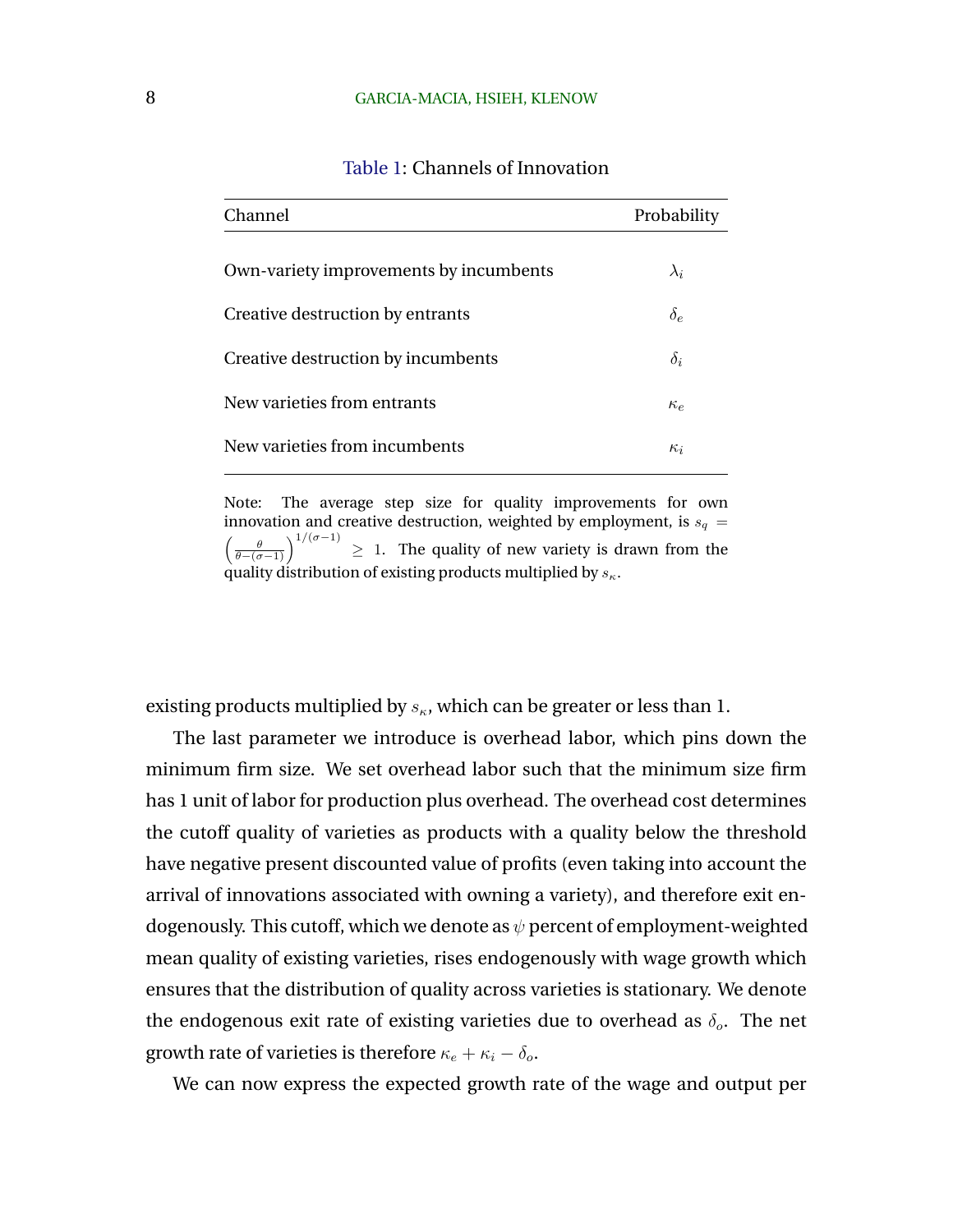worker as a function of the parameters in Table 1:

$$
1 + g = \left(1 + \underbrace{s_{\kappa} (\kappa_e + \kappa_i)}_{\text{new varieties}} + \underbrace{(s_q^{\sigma - 1} - 1) \lambda_i}_{\text{own innovation}} + \underbrace{(s_q^{\sigma - 1} - 1) (\tilde{\delta}_e + \tilde{\delta}_i)}_{\text{createive destruction}} - \delta_o \psi\right)^{\frac{1}{\sigma - 1}} (1)
$$

The contribution of new varieties is given by  $s_{\kappa}$  ( $\kappa_e + \kappa_i$ ) which is increasing in the arrival rates  $\kappa_e$  and  $\kappa_i$  and the quality of new varieties as determined by  $s_{\kappa}$ . The contribution of own innovation is the product of the probability of own innovation  $\lambda_i$  and the quality improvements  $s_q^{\sigma-1}$  associated with them. The contribution of creative destruction is the product of the probability of creative destruction  $\tilde{\delta}_e + \tilde{\delta}_i$  and the corresponding quality increases. Finally, the loss from the exit of low quality varieties due to overhead costs is captured by  $\delta_o \psi$ , the product of the frequency and quality of varieties lost.

We can also rearrange (1) to express growth in terms of contributions by entrants vs. incumbents:

$$
1 + g = \left(1 + \underbrace{s_{\kappa}\kappa_e + \left(s_q^{\sigma-1} - 1\right)\tilde{\delta}_e}_{\text{entrants}} + \underbrace{s_{\kappa}\kappa_i + \left(s_q^{\sigma-1} - 1\right)\left(\lambda_i + \tilde{\delta}_i\right)}_{\text{incumbents}} - \delta_o\psi\right)^{\frac{1}{\sigma-1}} \tag{2}
$$

Entrants contribute through new varieties  $\kappa_e$  and creative destruction  $\tilde{\delta}_e$ , with these arrival rates multiplied by their step sizes. Incumbents contribute new varieties  $\kappa_i$ , own innovation  $\lambda_i$ , and creative destruction  $\tilde{\delta}_i$ , where again the arrival rates are multiplied by their corresponding step sizes ( $s_{\kappa}$  in the case of new varieties and  $s^{\sigma-1}_{q}$  for own innovation and creative destruction).

In sum, the innovation probabilities ( $\kappa_i,\kappa_e,\lambda_i,\delta_i, \text{ and } \delta_e$ ) along with the quality steps ( $\theta$  and  $s_{\kappa}$ ) pin down the share of growth driven by own innovation, creative destruction, and new varieties. The same parameters also determine the share of growth driven by incumbents vs. entrants. We will estimate these parameters from the patterns in the LBD micro data. Once we estimate them, we can decompose growth into the three types of innovation as well as the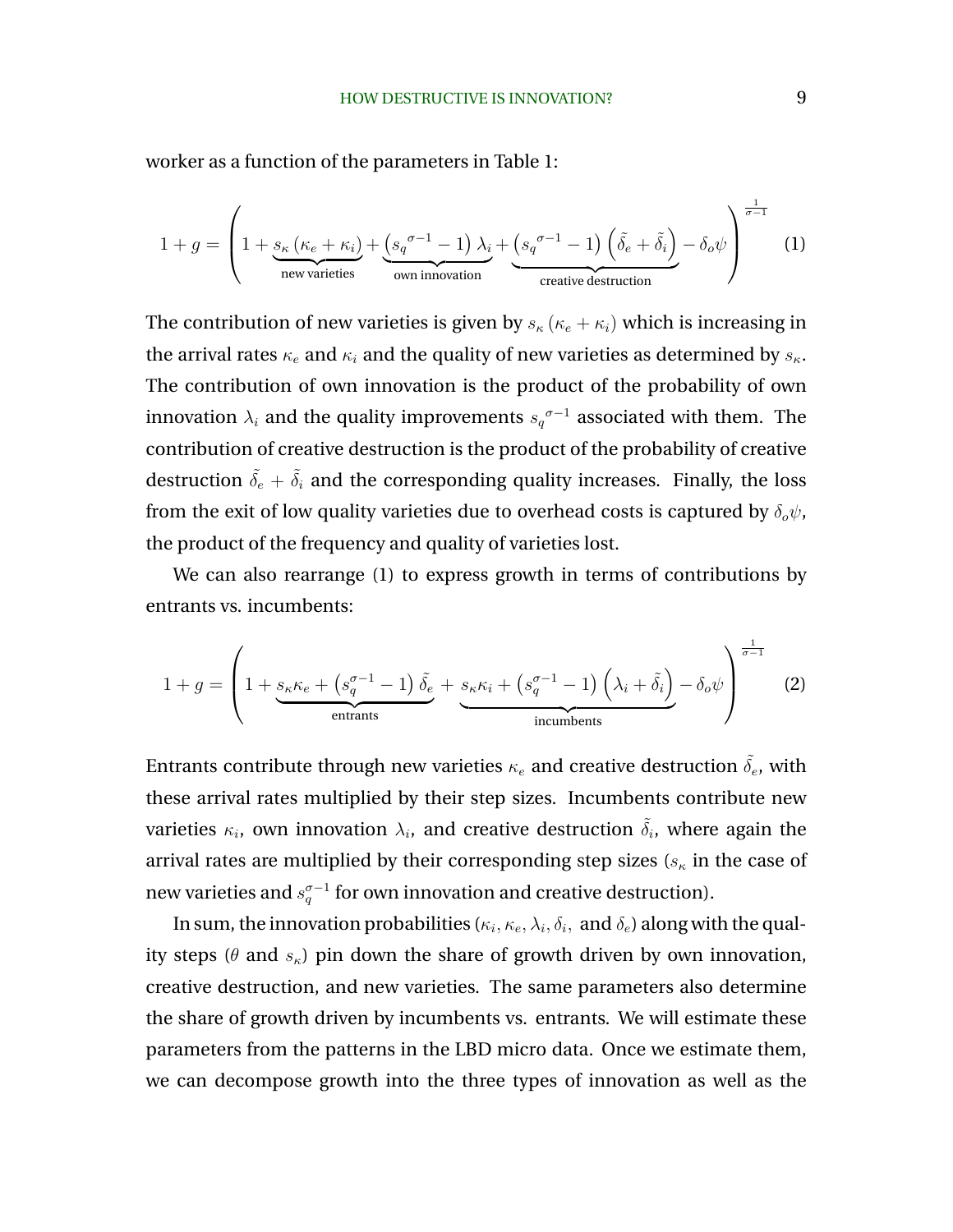contribution of incumbents vs. entrants.

### **Firm Dynamics**

Firm employment in the model is the outcome of all three types of innovation. A firm's employment is proportional to the number of products the firm produces and the average quality of those products. A firm that is successful in innovating, either by improving the quality of one of its own products, improving the quality of a product made by another firm, or coming up with a brand new variety, will grow in employment. A firm whose products are taken over by another firm, or even fails to innovate, will shrink in employment. At the extreme, a firm will exit when all of its products are creatively destroyed by other firms or are too low in quality to cover overhead costs.

To convey how we will try to identify the sources of growth, we now highlight the predictions of three polar models, each with only one source of growth.

### **Creative Destruction**

Consider a polar model where the *only* source of innovation is creative destruction.<sup>4</sup> Furthermore, assume  $\sigma = 1$  so quality has no effect on firm employment. This is simply the Klette and Kortum (2004) model. In this polar model, incumbent firms grow when they take over another firm's product and shrink when another firm (entrant or incumbent) innovates on their products. The rate of job destruction is therefore pinned down by the rate of creative destruction by incumbent firms  $\delta_i$  and entrants  $\delta_e$ . The other side of job destruction is job creation, which can come from entrants or from incumbents. The rate of creative destruction by incumbents  $\delta_i$  determines the job creation rate by incumbents, and the unconditional rate of innovation by entrants  $(1-\delta_i)\delta_e$  pins down the job

<sup>&</sup>lt;sup>4</sup>Here we assume  $\kappa_i = \kappa_e = \lambda_i = 0$ . We use the 1976–1986 data to fix the other parameter values: the Pareto shape parameter for quality draws,  $\theta$ , to match TFP growth;  $\delta_e$  to match the entrants share of employment; and  $\delta_i$  to match the level of job destruction.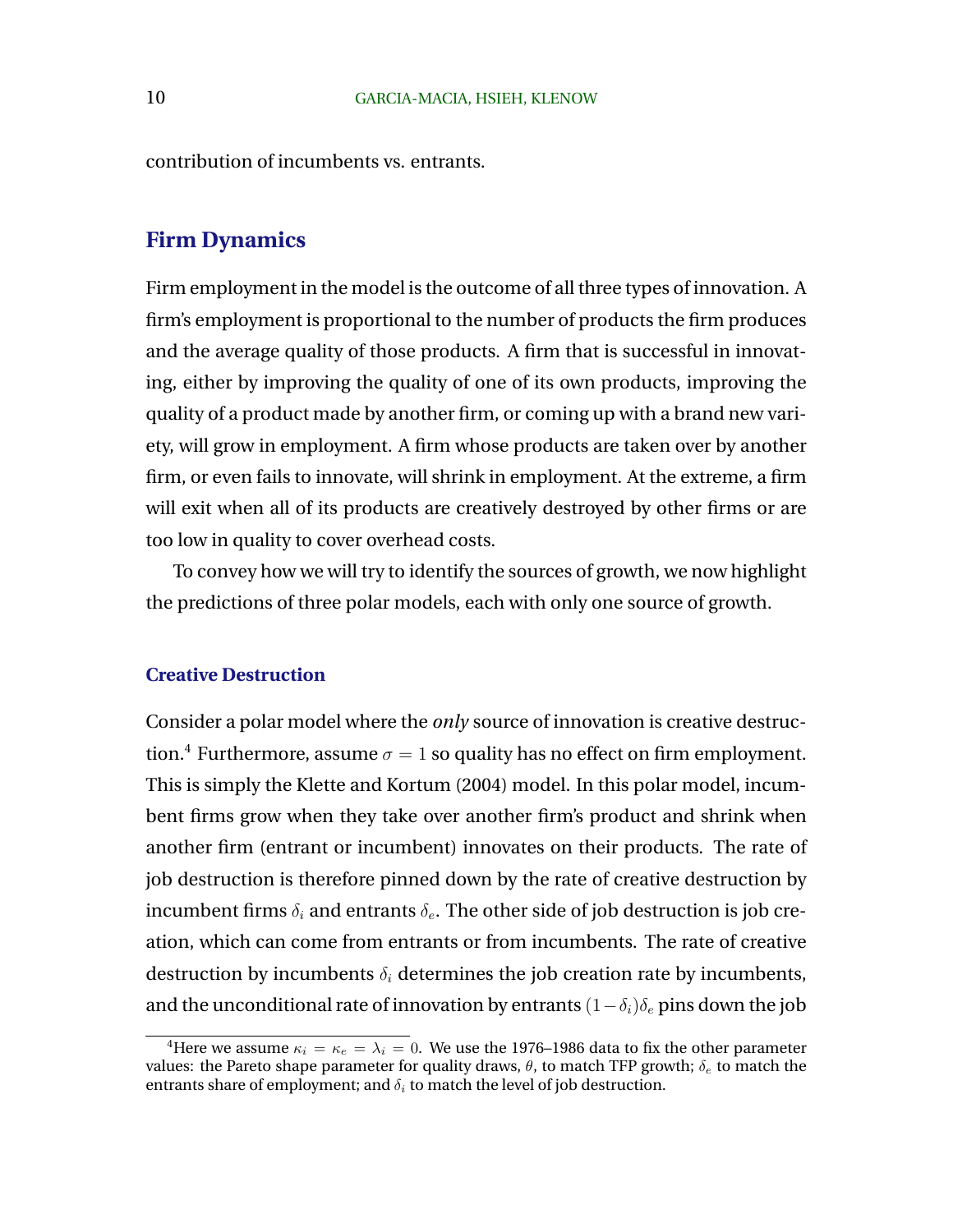creation rate by entrants. The two parameters  $\delta_e$  and  $\delta_i$  collectively determine the aggregate rate of job creation and job destruction.

This polar model has specific predictions for the *distribution* of job creation and job destruction across firms, shown in Figure 1 (see the bars labeled  $\sigma = 1$ ). Following Davis et al. (1998), the percent change in firm employment on the horizontal axis is measured as the change in firm employment divided by the average of the last period and the current period employment of the firm. The rates are thus bounded between  $-2$  (exit) and  $+2$  (entry). The density on the vertical axis is the percent of all job creation or destruction contributed by firms in each bin of employment growth. For visual clarity, the figure omits firm exit  $(-2)$  and firm entry  $(+2)$ .

As can be seen, the distribution of job creation and job destruction in this polar model is concentrated at a small number of discrete bins of employment growth. Product quality has no effect on firm employment in this polar model because  $\sigma = 1$ , so firm employment is only a function of the number of varieties the firm produces. The distribution of job creation and job destruction is simply the change in the number of varieties across firms. Figure 1 shows that most expanding firms double their number of varieties (the bin with employment growth = 0.67). Conditional on shrinking, the majority of shrinking firms lose half of their varieties (the bin with employment growth  $= -0.67$ ).

The model has implications for two additional moments in the data. First, growth in firm employment by age is driven by the accumulation of varieties. Life cycle growth is therefore determined by the rate at which incumbent firms improve upon the varieties of other firms,  $\delta_i$ . Second, the model predicts that firm exit rates will fall sharply with firm size. To see this, note that a firm with  $n$ varieties exits when other firms innovate upon and take over all  $n$  varieties. The probability that a firm with  $n$  varieties exits is thus given by the exit probability of a one-variety firm to the *power* of n. Since the employment of a firm is proportional to the number of varieties it produces, the model predicts that an  $n$ -fold difference in firm employment will be associated with a change in the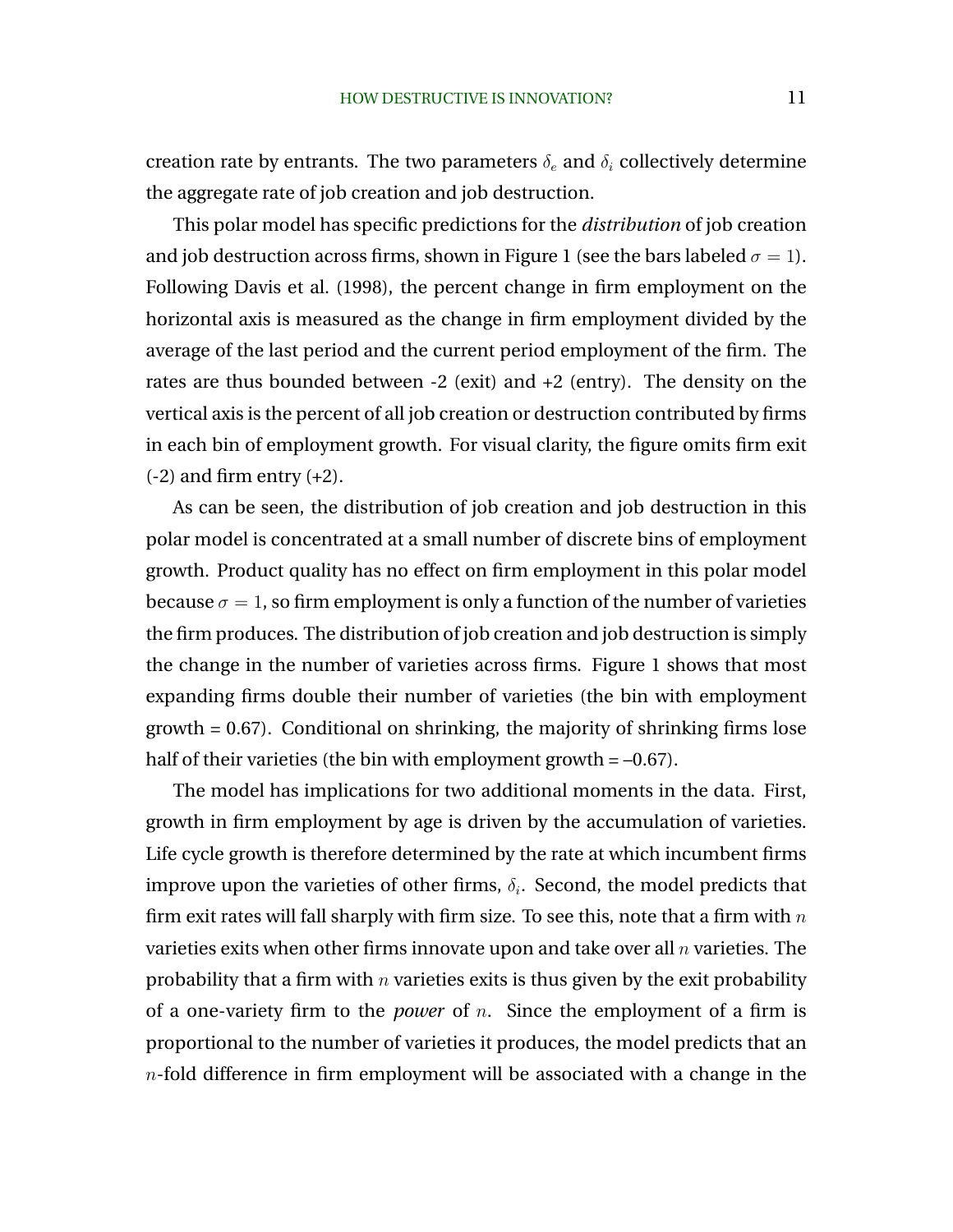

Figure 1: Job Creation and Destruction with only Creative Destruction

Note: The figure is based on simulating a model with only creative destruction as a source of growth. Employment growth for a firm is defined as the change in employment divided by average employment at the firm across the two periods. The vertical axis gives the sum of total job creation (destruction), divided by aggregate employment in the initial period, associated with firms at each given level of employment growth. Entry (+2) and exit (-2) are omitted in the figure.  $\sigma$  is the elasticity of substitution across varieties.

exit rate to the *power* of n. Figure 2 illustrates the relationship between firm exit and firm employment predicted by this polar model.

To get quality to matter for firm employment, we need to drop the assumption  $\sigma = 1$ . Figure 2 shows that changing  $\sigma$  from 1 to 4 flattens the exit-size slope. This change also makes the distribution of job creation and job destruction more continuous, as shown in Figure 1. Employment growth rates are now a function of the change in average quality as well as the change in the number of varieties. In addition, changing  $\sigma$  to 4 makes the tails of the distribution of employment growth thicker. More quality heterogeneity across firms implies that more firms will experience large changes in employment when they grab a high quality variety from another firm. Similarly, firms will experience a sharp drop in employment when they lose their high quality varieties.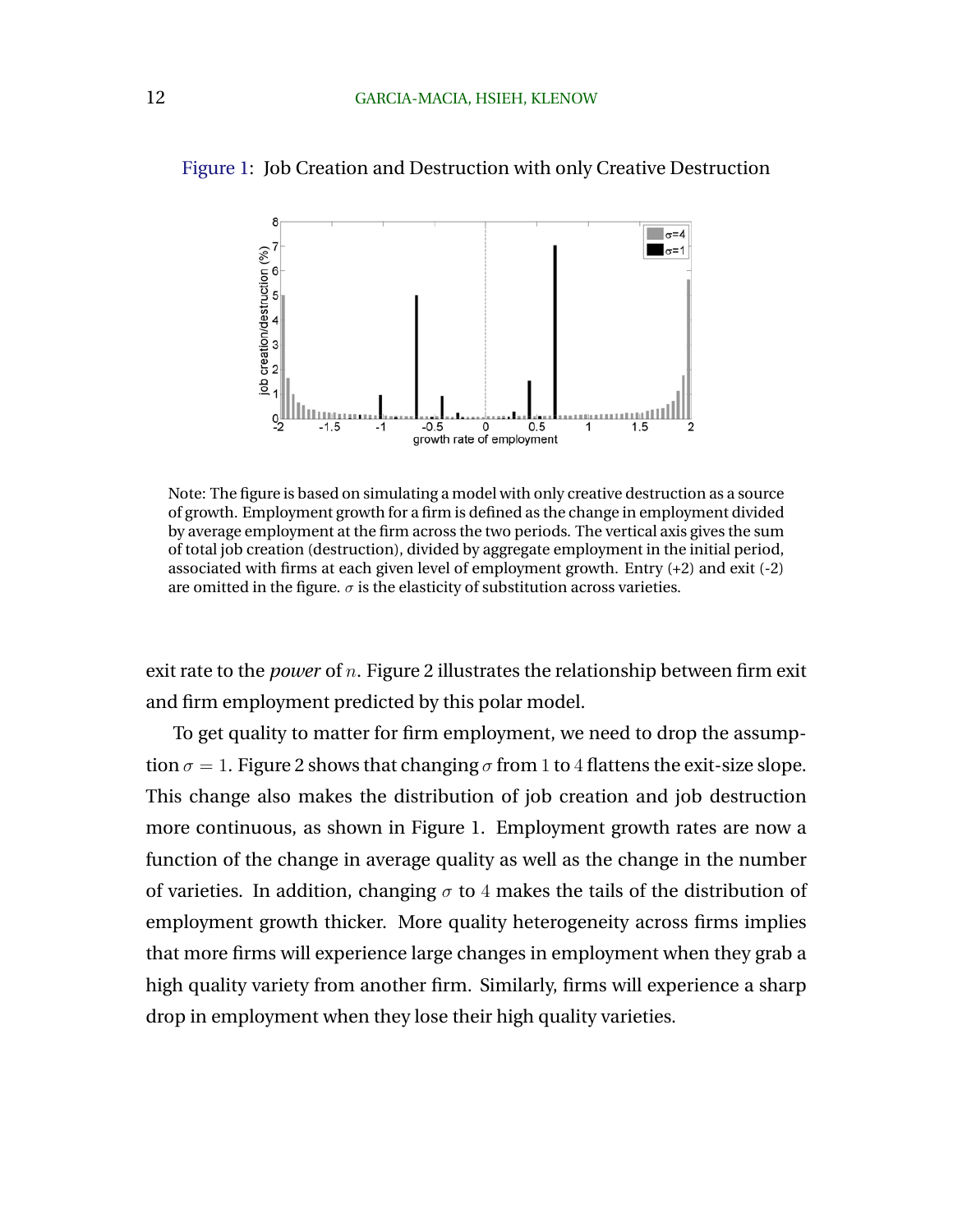

Figure 2: Exit by Size with only Creative Destruction

Note: The figure is based on simulating a model with only creative destruction as a source of growth. The exit rate is annualized from a model with 5-year periods.  $\sigma$  is the elasticity of substitution across varieties.

### **Own Innovation**

We next consider a model where the *only* source of innovation is own innovation.<sup>5</sup> This polar model has its own stark properties. The share of entrants is zero because there are neither new varieties nor creative destruction from entrants. The exit rate is zero because there is no creative destruction. Figure 3 plots the distribution of job creation and destruction. Firms grow only when they innovate on their products. The distribution of job creation is only a function of the heterogeneity across firms in quality improvements. Firms that do not improve on their products (at all or enough) shrink due to the general equilibrium effect of a rising real wage, and this is the only force that generates job destruction in the model. This effect can be seen in the spike of employment declines by 25 percent. The model predicts that there are no firms that experience an employment decline of more than 25 percent. Those firms who innovate but draw small steps shrink more modestly.

<sup>&</sup>lt;sup>5</sup>We assume  $\kappa_i = \kappa_e = \delta_i = \delta_e = 0$  and no overhead costs. We set the parameter  $\theta$  to match 1976–1986 TFP growth and  $\lambda_i$  to the value of  $\delta_i$  in the creative-destruction only model.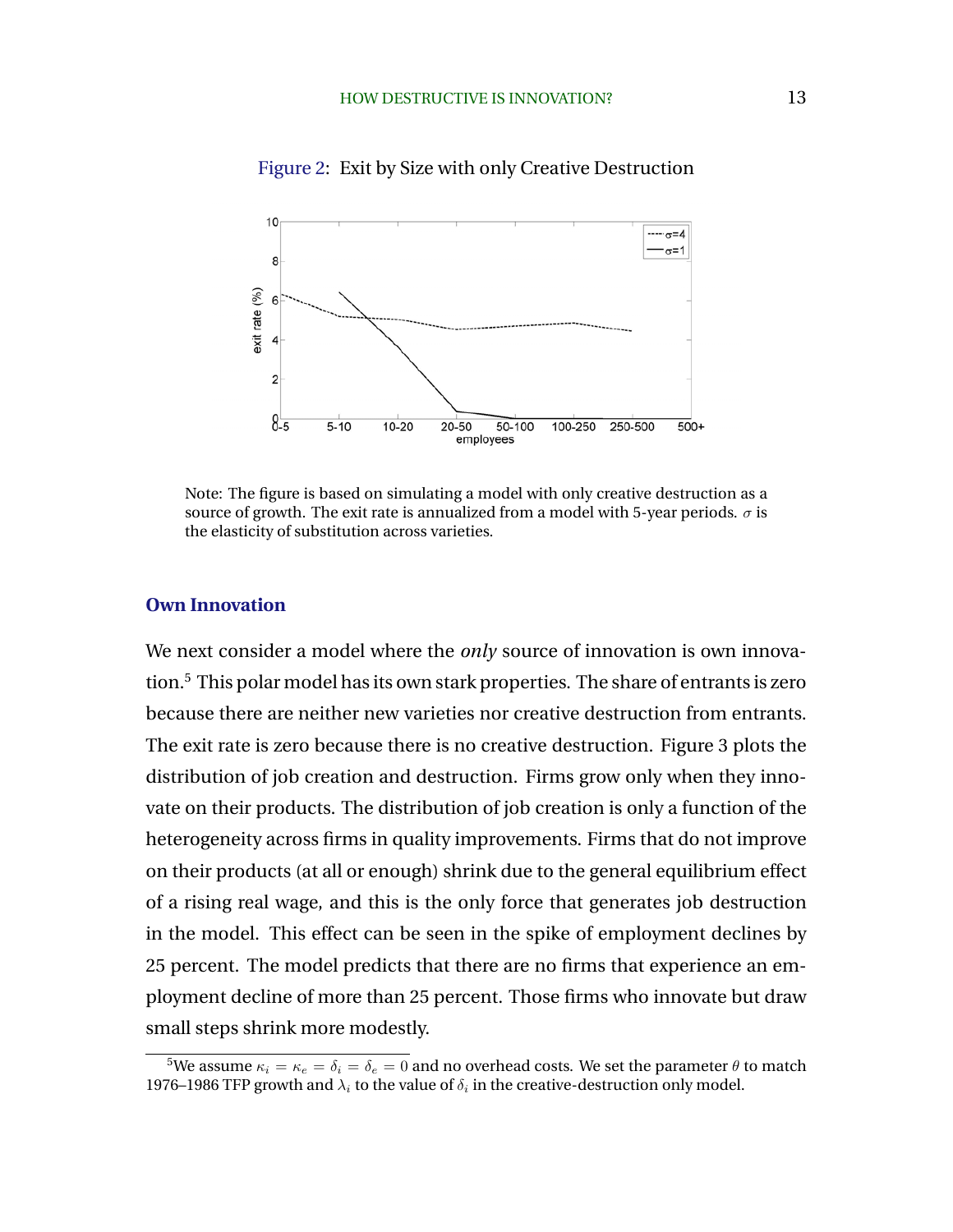Figure 3: Job Creation and Destruction with Own Innovation



Note: The figure is based on simulating a model with only incumbent's improvement of their own products (own innovation) as a source of growth. Employment growth for a firm is defined as the change in employment divided by average employment at the firm across the two periods. The vertical axis gives the sum of total job creation (destruction), divided by aggregate employment in the initial period, associated with firms at each given level of employment growth. We used  $\sigma = 4$  for the elasticity of substitution between varieties.

### **Own Innovation + Creative Destruction by Entrants**

Clearly, what is driving the extreme empirical predictions of a model of own innovation is the absence of creative destruction. Thus, consider a hybrid model in which incumbents improve the quality of their own products and entrants engage in creative destruction. $6$  This hybrid model has the following implications. First, the employment share of entrants is positive and pinned down by the rate of creative destruction by entrants  $\delta_e$ . Second, the tail of job creation is thin because there is no creative destruction by incumbent firms. The tail of job destruction is thin because job destruction is pinned down by the employment share of entrants in this model. Third, entrants are slightly larger than incumbents on average. This is because all entrants improve on incumbent quality

<sup>&</sup>lt;sup>6</sup>We keep the same parameters as in the own-innovation model and we use the same  $\delta_e$  as in the model with only creative destruction.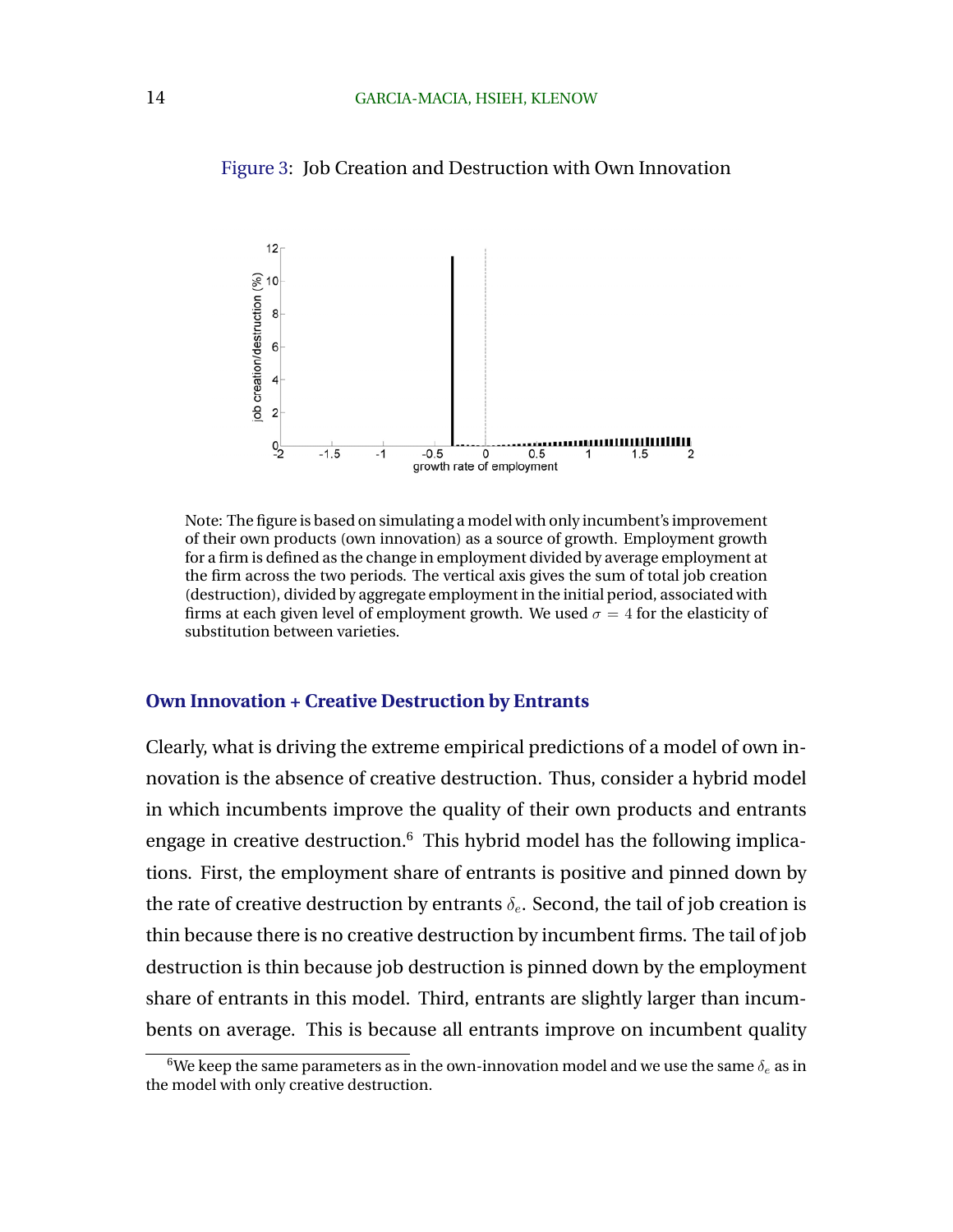whereas only a subset of surviving incumbents improve their quality. Finally, since incumbent firms can only innovate by improving their one product in this hybrid model, larger firms are larger only because of higher quality, not because they produce more varieties. As a result, the probability that a firm exits is the same regardless of its size.

If the data is inconsistent with the predictions of this hybrid model, then it might help to add creative destruction from *incumbents*. Creative destruction from incumbent firms will thicken the tails of job creation and destruction. It will also thicken the tail of job destruction It will also generate heterogeneity in the number of varieties across firms. Older firms will tend to have more varieties than young firms. Larger firms will also tend to have more varieties which will imply that they will have lower exit rates compared to small firms.

### **New Varieties**

We now consider the effect of allowing firms to also create new varieties. A model where firms *only* create new varieties also has stark predictions that are not likely to hold empirically. Perhaps the most important is that, as in the model where growth is only driven by own innovation, there is no exit and the only source of job destruction are job losses due to the general equilibrium effect of a rising real wage among firms that do not create new varieties. So new varieties will need to be combined with other sources of innovation.

How might we infer new variety creation ( $\kappa_e + \kappa_i$ ) from the data moments we have? Constant arrival rates per variety turn out to imply a stationary distribution of varieties per firm. This makes the total number of varieties proportional to the total number of firms. We will therefore infer growth in the number of varieties equal to growth in the number of firms in the data.

How do we know whether new varieties come from entrants or incumbents ( $\kappa_e$  vs.  $\kappa_i$ )? Total innovation from entrants will be disciplined by the employment share of entrants. If new varieties come from incumbents, this will be a source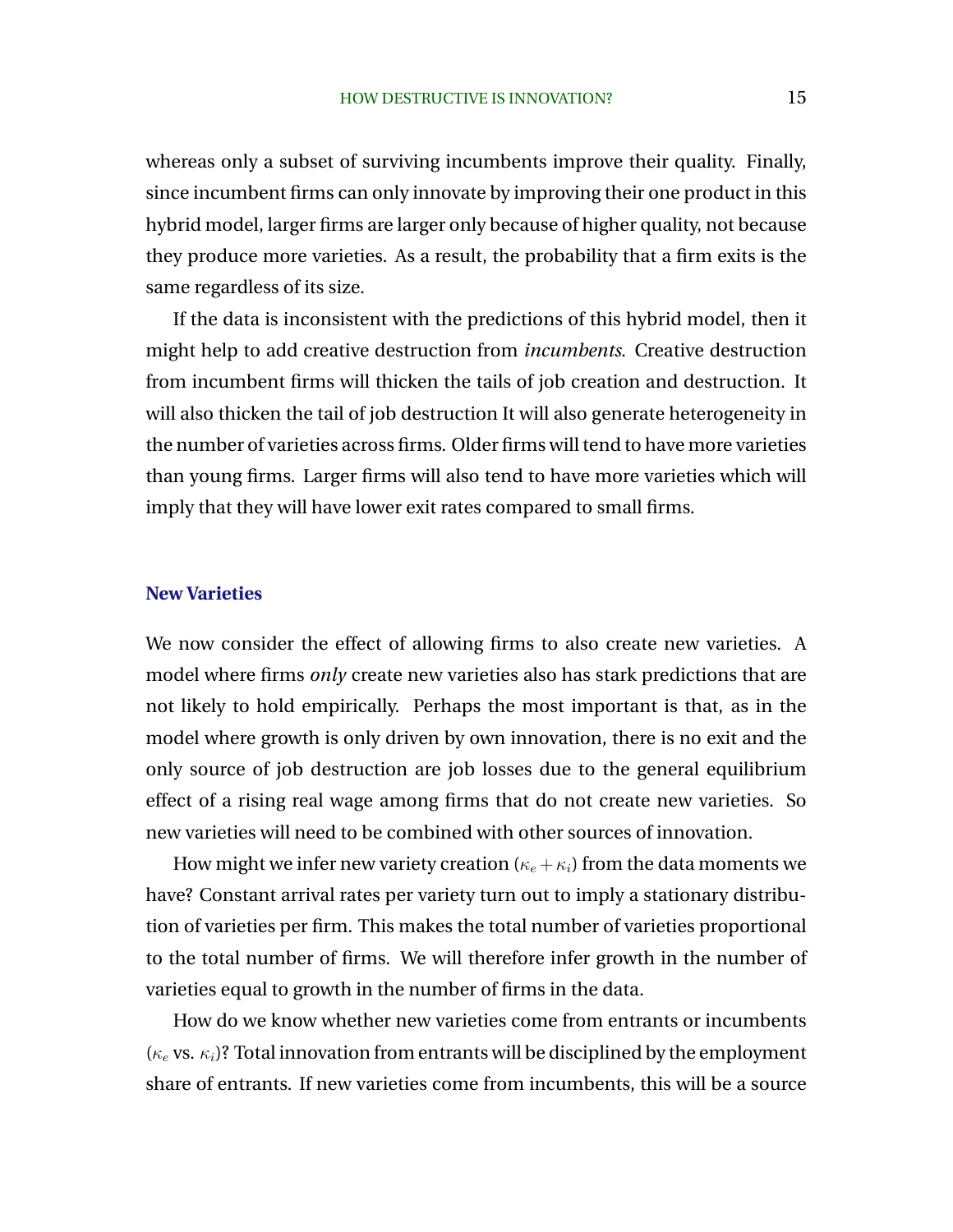of life cycle employment growth, i.e., firm size increasing with age.

Finally, how will we infer how *good* new varieties are? Suppose new varieties are of lower quality than existing qualities (i.e.,  $s_{\kappa}$  < 1). This will be a force increasing the dispersion of quality and hence firm size. If incumbents create these low quality new varieties, then they will increase the mass of job creation at lower values of employment growth. If instead entrants create these low quality new varieties, they will tend to make entrants smaller than incumbents (i.e., increase the slope of size by age).

#### **Recap on Innovation and Job Flows**

In short, we will use data on job flows to speak to the sources of innovation. Motivated by preceding discussion of how to discriminate between sources, the specific data moments we examine will be:

- 1. Aggregate TFP Growth
- 2. Standard Deviation of Employment across Firms
- 3. Job Creation and Job Destruction<sup>7</sup>
- 4. Job Creation due to Entry (the employment share of entrants)
- 5. Job Creation due to Firm Employment Growth  $\leq 1.8$
- 6. Employment by Age across Firms
- 7. Exit Rate by Firm Employment

The next section presents the data moments on the above list.

 $7$ Specifically, the aggregate rates of job creation and destruction. Fitting both implies fitting the difference between them, which is aggregate employment growth.

 $8$ Recall that firm employment growth rate is defined as the ratio of the change in employment to the average of initial and final employment. A growth rate of 1 is therefore a three-fold increase in employment relative to initial employment.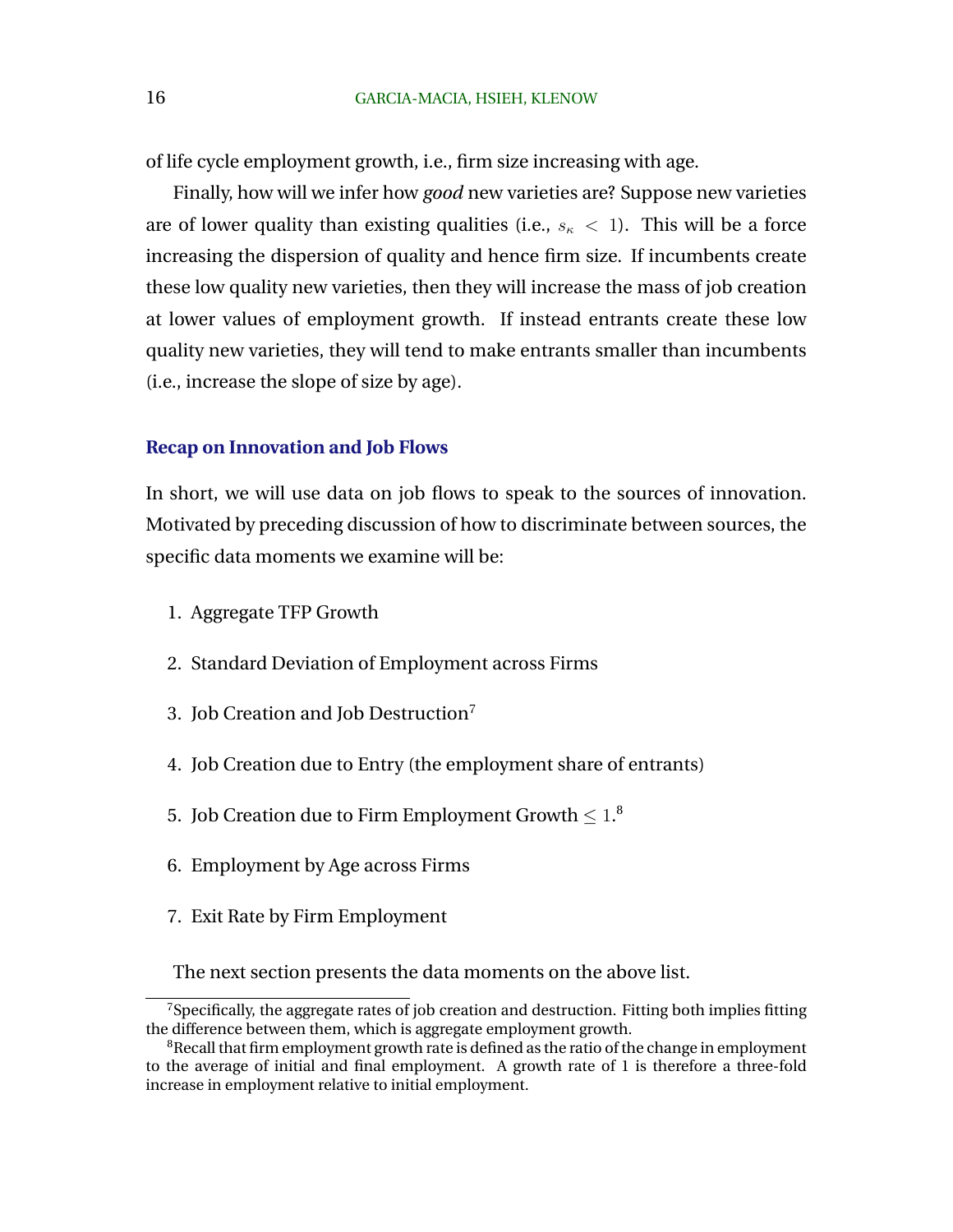### **3. U.S. Longitudinal Business Database**

We use firm-level data on employment from the U.S. Census' Longitudinal Business Database (LBD). The LBD is based on administrative employment records of *every* non-farm private establishment in the U.S. economy. The key advantages of the LBD are its broad coverage of the U.S. economy and its quality (e.g., the Census uses it to identify and correct for measurement error in its quinquennial Census surveys). The establishment-level variables we use are employment, the year the establishment appears in the LBD for the first time, and the ID of the firm that owns the establishment. We use the year the establishment appears in the LBD to impute the establishment's age (the LBD does not provide the establishment's age directly).

We drop establishments in the public, educational, and agricultural & mining sectors, and restrict the sample to 1976–1986 and 2003–2013 (the first and last ten years of the LBD microdata).

We focus on firms rather than establishments because business stealing has policy implications for creative destruction vs. other sources of growth (e.g. Burstein and Atkeson, 2015). In our baseline sample, we aggregate establishment data of *all* establishments within a firm (using the firm identifier). Firm employment is the sum of employment at all the establishments owned by a firm. Firm age is defined as the age of the *oldest* establishment owned by the firm. An "entrant" is a firm for which the oldest establishment was created within the last five years (inclusive). An "incumbent" is a firm for which the oldest establishment was created five or more years earlier. A firm "exits" when it loses all its establishments within the next five years. We incorporate a fiveyear lag in light of adjustment costs that might keep an entrant's market share initially low relative to its product quality.<sup>9</sup>

Our firm employment dynamics include the direct positive and negative effects of mergers and acquisitions. Such M&A activity may also be the result of

 $9$ Haltiwanger et al. (2013) show that plants in the LBD grow faster than average until age five.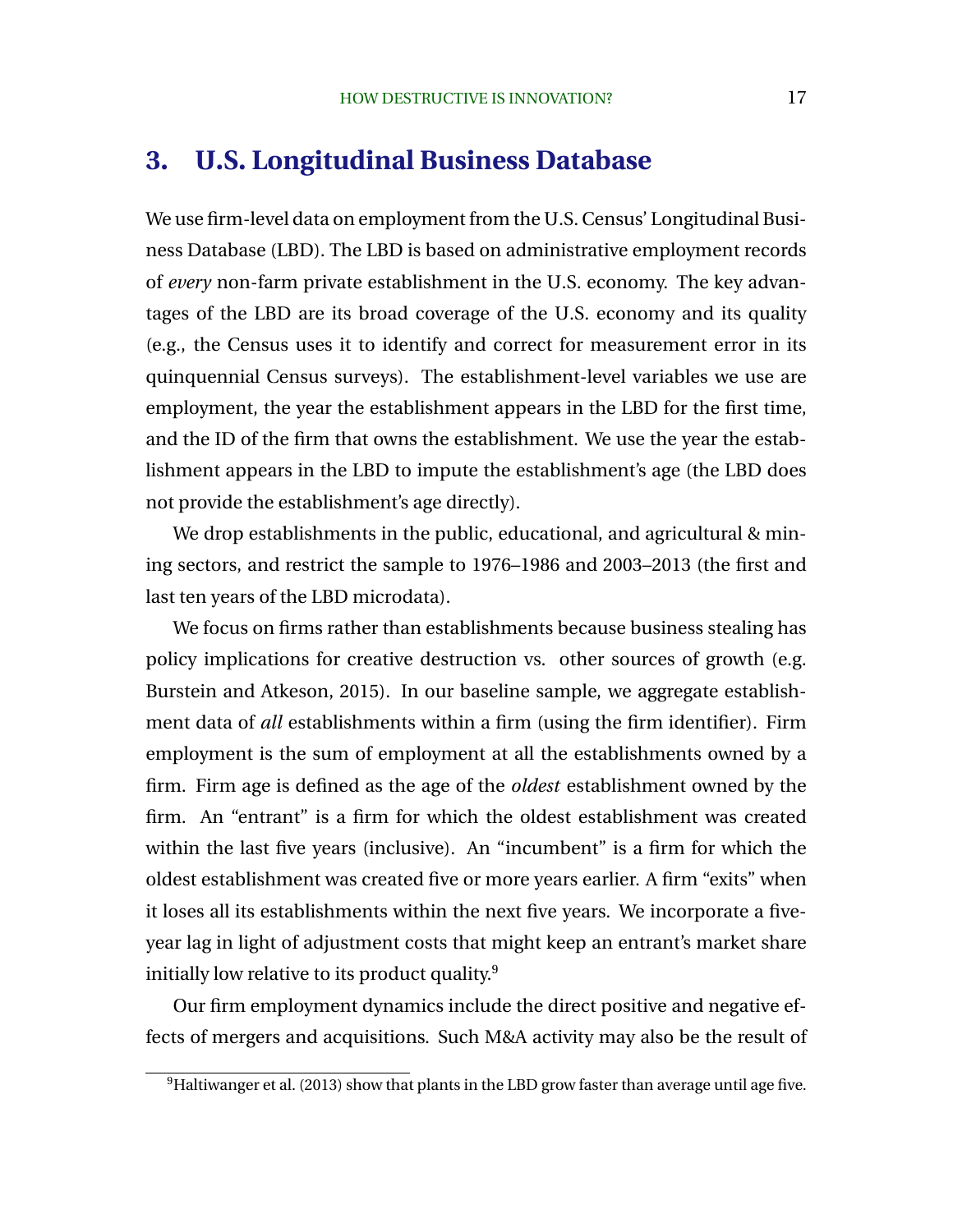|      | Employment | Firms | Average<br>Employment | S.D. of log<br>Employment | Employment<br><b>Growth Rate</b> |
|------|------------|-------|-----------------------|---------------------------|----------------------------------|
| 1981 | 78.9       | 3.307 | 23.9                  | 1.26                      | 2.54%                            |
| 2008 | 125.6      | 5.134 | 24.5                  | 1.28                      | 0.85%                            |

Table 2: Summary Statistics in the LBD

Source: U.S. Census Longitudinal Business Database (LBD) on firms in the nonfarm business sector. Total employment and number of firms are in millions. The last column gives average annual growth of total employment from 1976 to 1986 and from 2003 to 2013, respectively.

the innovation forces we model in this paper. A firm may acquire another firm or establishment to implement an improvement on the target firm's products. Still, to check the robustness of our estimates, we also use an alternative sample where we drop establishments that undergo ownership changes, and calculate job creation and job destruction based on this sample.

Table 2 presents some summary statistics for our LBD sample. Total employment and the number of firms increased from 1981 to 2008, but average employment per firm and the dispersion of firm size were fairly stable. The last column shows that the growth rate of aggregate employment was much lower from 2003–2013 than from 1976–1986. Since average employment per firm was roughly constant, the growth rate of the number of firms also fell.

Figure 4 plots the eleven-year rolling average of labor-augmenting TFP growth rates. The growth rate of aggregate TFP *increased* from 1.03% in the 1976–1986 period to 1.44% in the 2003–2013 period. These estimates are from the U.S. Bureau of Labor Statistics and cover the nonfarm business sector, like the LBD.

Next, Figure 5 presents the overall rate of job creation and destruction, where the rates are calculated over five years. The job creation rate labeled '1976– 1986' is the average of the job creation rates from 1976 to 1981 and from 1981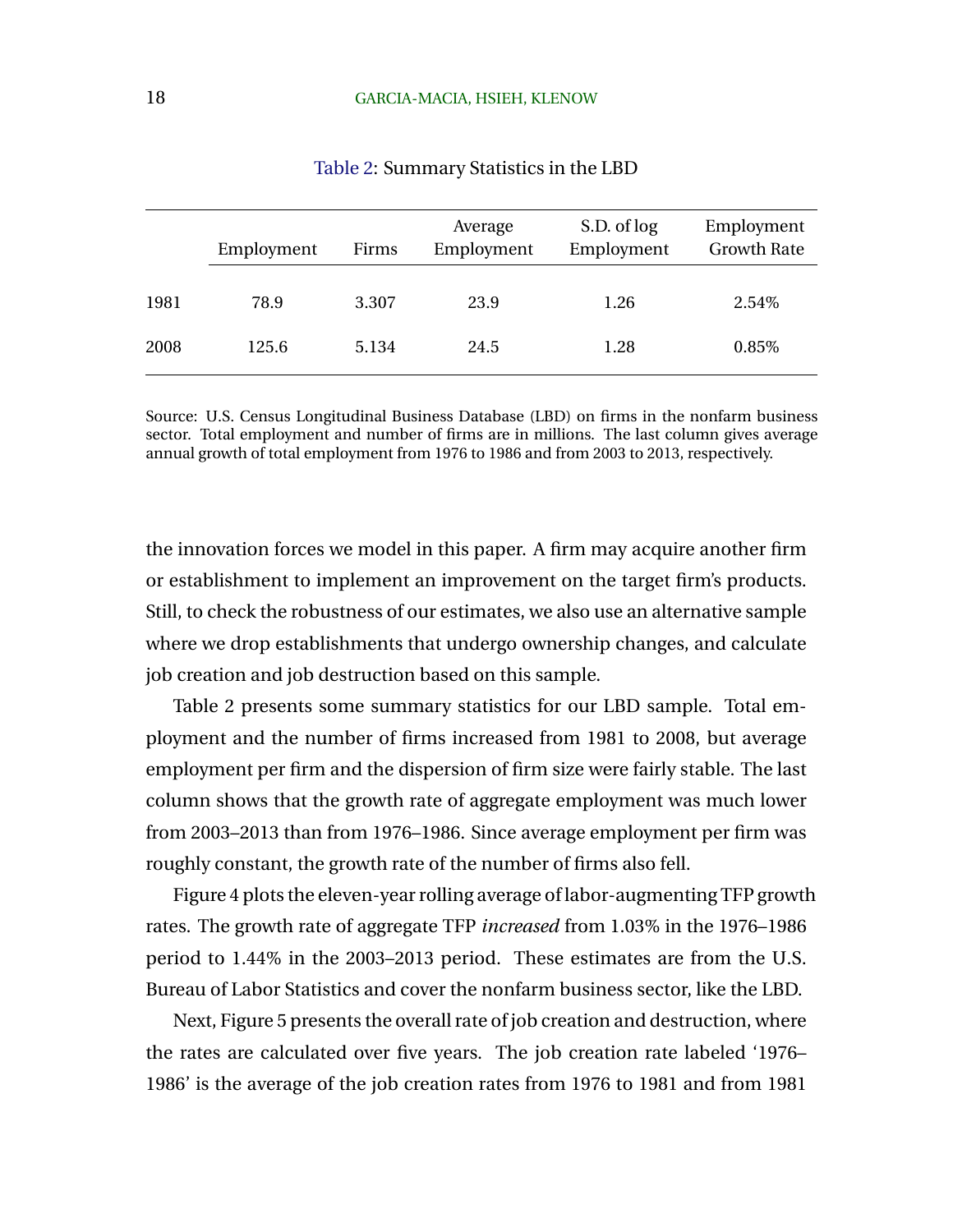Figure 4: U.S. TFP Growth



Note: Labor-augmenting TFP growth is from the U.S. Bureau of Labor Statistics. Each point plots the 11-year rolling average of the growth rate of TFP.

to 1986. The job creation (destruction) rate is the sum of employment changes at firms with (rising) falling employment divided by aggregate employment in the initial period. This includes entering and exiting firms. The job creation and destruction rates labeled '2003–2013' are defined analogously.

The overall job creation rate fell by 12 percentage points between 1976–1986 and 2003–2013, while the job destruction rate only fell by 3 percentage points. Most of the decline in the aggregate job reallocation rate highlighted by Decker et al. (2014) was due to the decline in the job creation rate. The decline in the job destruction rate was much smaller. Also, consistent with the fact in Table 2 that the growth rate of aggregate employment fell between 1976–1986 and 2003– 2013, the gap between the rate of job creation and job destruction fell as well.

Aggregate job creation is the sum of job creation by incumbent firms and job creation by entering firms. Figure 6 presents the job creation rate due to entrants – the employment share of firms that did not exist five years earlier. The employment share of entrants labeled '1976–1986' is the average of employment of entrants in 1981 as a share of total employment five years earlier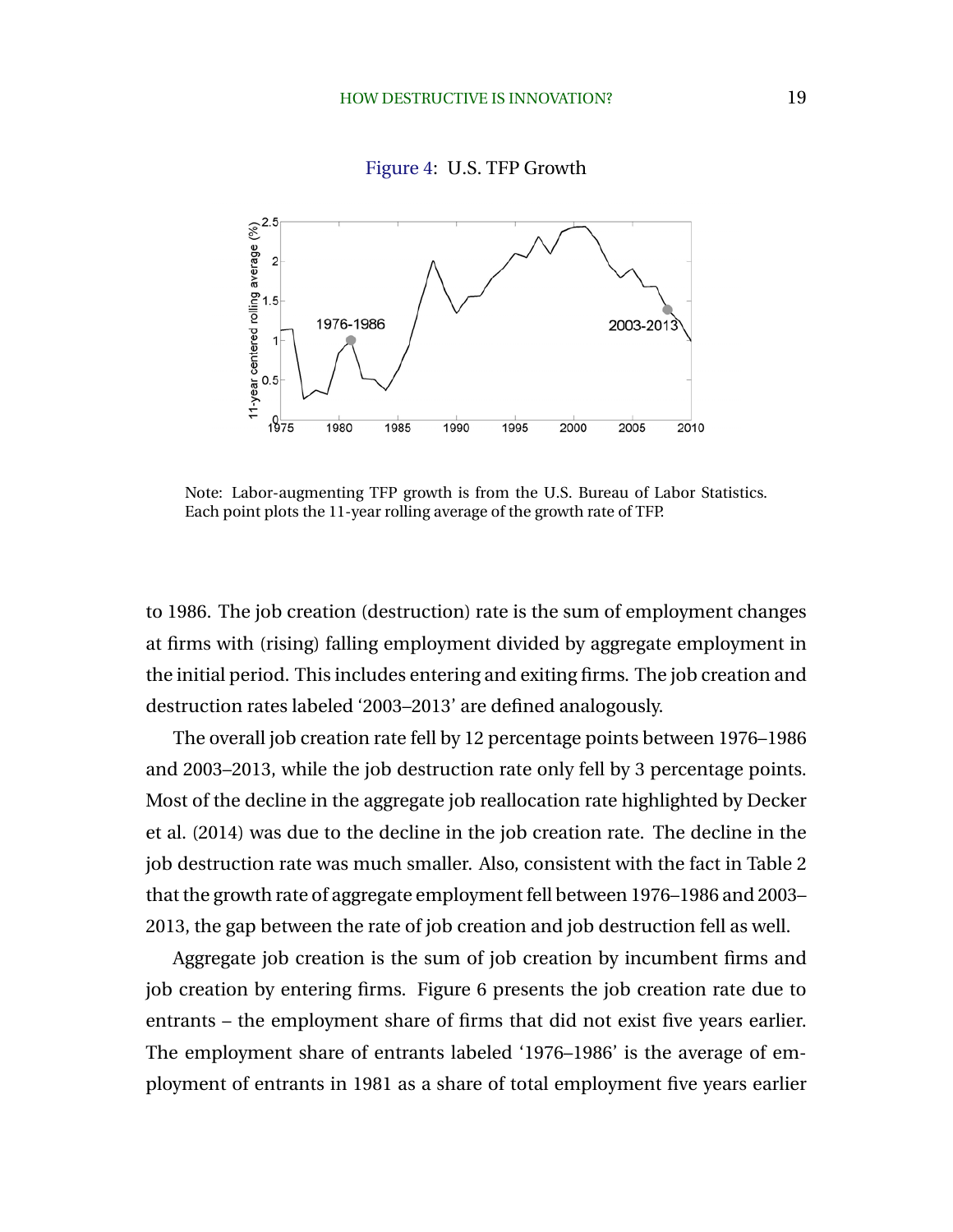

#### Figure 5: Job Creation and Destruction Rates

Source: U.S. Census Longitudinal Business Database (LBD) on firms in the nonfarm business sector. The job creation (destruction) rate is the sum of employment changes at firms with rising (falling) employment divided by aggregate employment in the initial period. This includes entering and exiting firms. The Table shows the average 5-year changes for 1976–1981 and 1981–1986, and for 2003–2008 and 2008– 2013.

(1976) and employment of entrants in 1986 as a share of total employment five years earlier (1981). Likewise, the label '2003–2013' refers to the average of the employment share of entrants in 2003–2008 and in 2008–2013.

Note that the employment share of entrants fell by 7 percentage points between 1976–1986 and 2003–2013. The aggregate job creation rate, shown previously in Figure 5, declined by 12 percentage points. So more than half of the decline in the aggregate job creation rate was due to the decline in the employment share of entrants.

Figure 7 plots the *distribution* of job creation and destruction rates in the LBD. As in Figures 5 and 6, we plot the average from 1976–1981 and 1981–1986 (labeled as '1976–1986') and the average from 2003–2008 and 2008–2013 (labeled as '2003–2013'). The growth of firm employment on the x-axis is measured as the change in firm employment divided by the average of the firm's employment in the initial and final year. These rates are bounded between -2 (exit)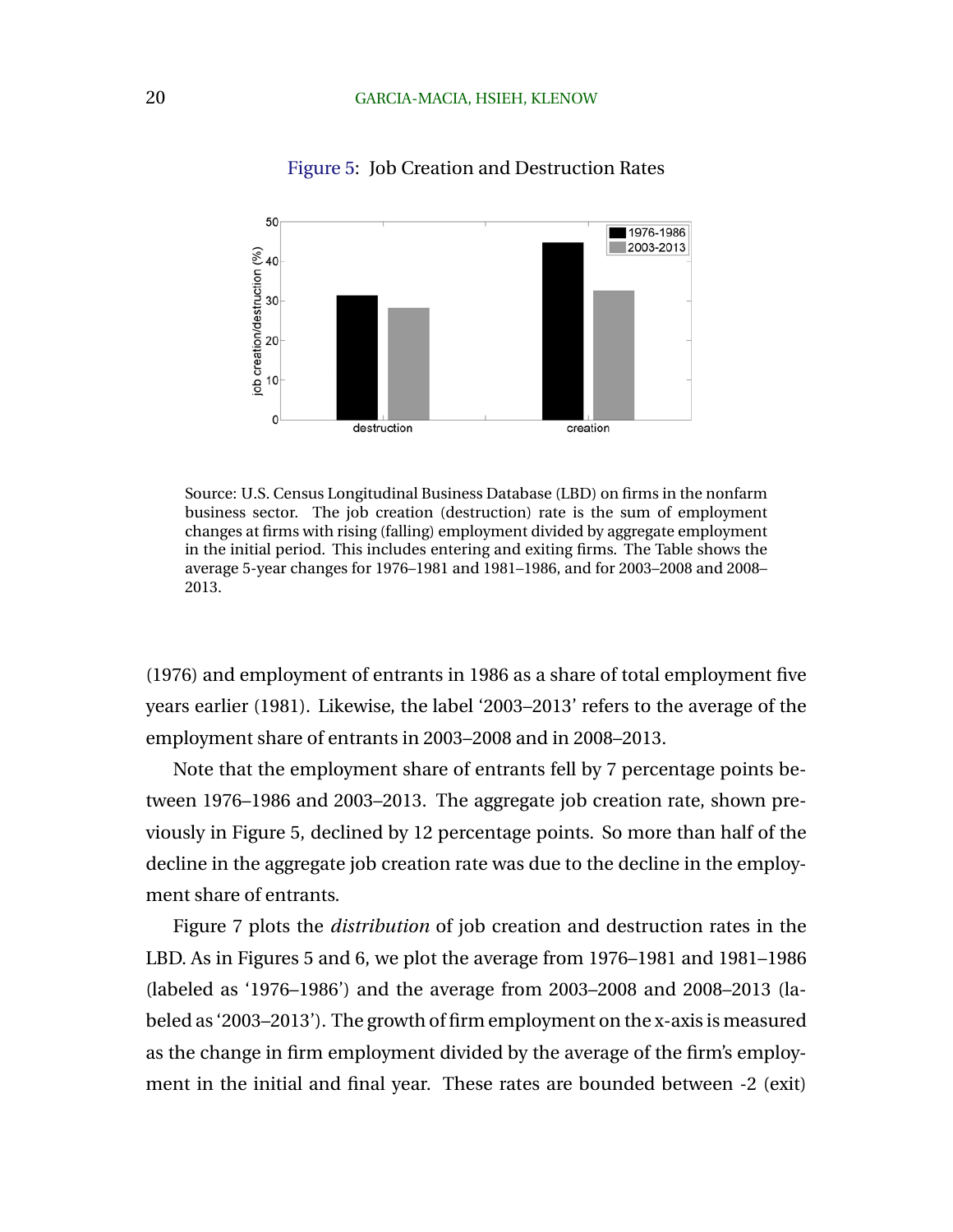

#### Figure 6: Employment Share of Entrants

Source: U.S. Census Longitudinal Business Database (LBD) on firms in the nonfarm business sector. The employment share of entrants for 1976–1986 is the average share of entrant employment in 1981 and 1986. Entrant employment in 1981 (1986) is defined as employment at firms that entered between 1976 and 1981 (1981 and 1986), and the share is defined relative to aggregate employment in 1976 and 1981. The entrant employment share for 2003-2013 is defined analogously.

and +2 (entry). The vertical axis shows the percent of all creation or destruction contributed by firms in each bin. For visual clarity, we omit job creation due to entry (+2) and job destruction due to exit (-2).

The empirical distribution of job creation and destruction in Figure 7 looks very different from the distribution in the models with only creative destruction (Figure 1) or own innovation (Figure 3). There is much more mass on smaller changes in employment in the data compared to the polar model with only creative destruction. And, of course, there is far greater mass in the tail of job destruction in the data than in a model of incremental growth through own innovation. The empirical moment we use from Figure 7 is the share of job creation at firms whose growth rate of employment is lower than 1, which is 35% and 39% in the two time periods.

We next present average employment of entrants and incumbents in 1981 and 2008 (Figure 8). According to Hsieh and Klenow (2014), rapid growth of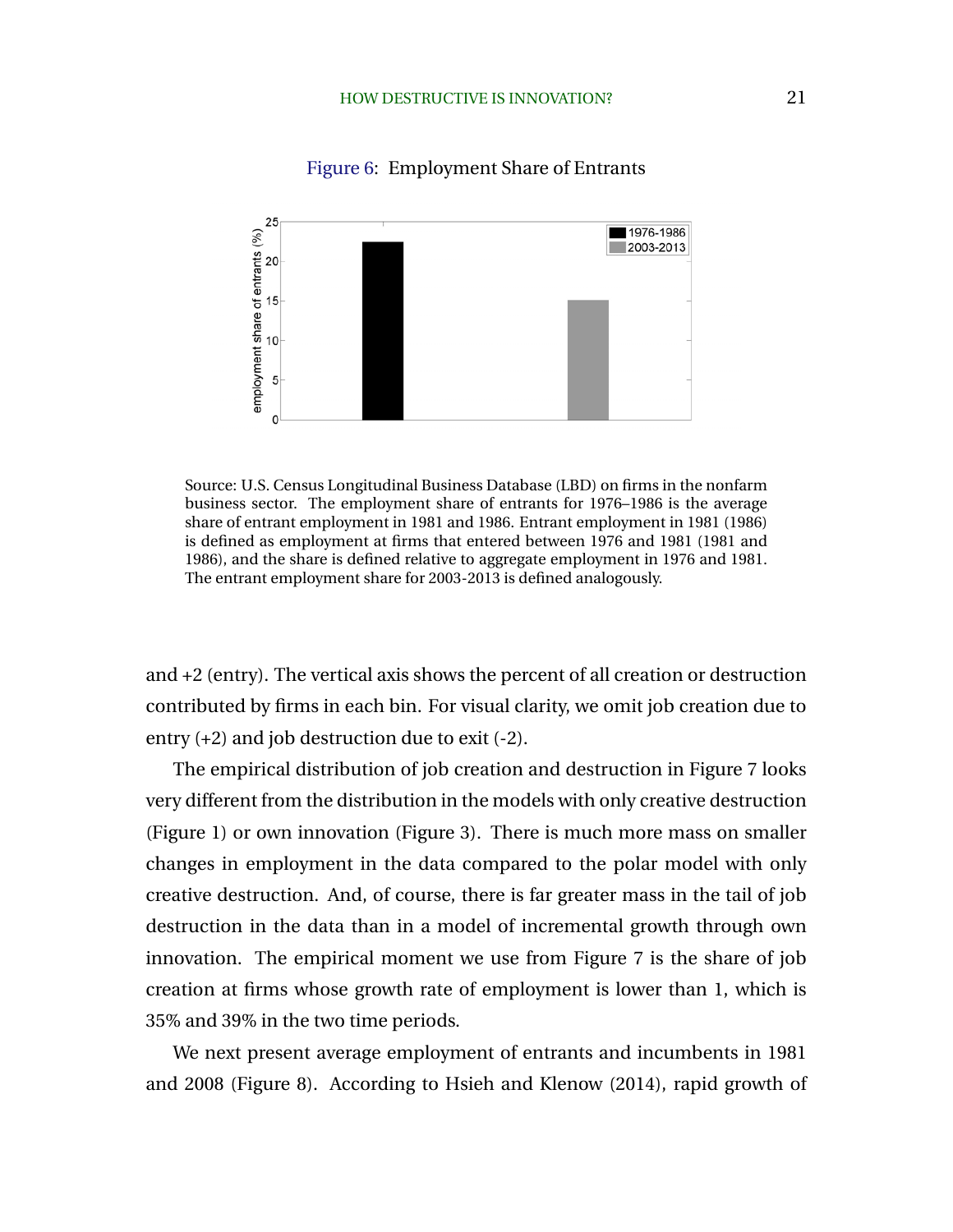

Figure 7: Distribution of Job Creation and Destruction

Source: U.S. Census Longitudinal Business Database (LBD) on firms in the nonfarm business sector. Employment growth for a firm is defined as the change in firm employment over (say) 1981 to 1986 divided by the firm's average employment in 1981 and 1986. The vertical axis gives the sum total job creation (destruction), divided by average aggregate employment in 1981, associated with firms at each given level of employment growth. 1976–1986 refers to averaging these job creation and destruction rates in the two periods. 2003–2013 entries are defined analogously. Entry (+2) and exit (-2) are omitted in the figure.



Figure 8: Employment per Firm, Young vs. Old

Source: U.S. Census Longitudinal Business Database (LBD) on firms in the nonfarm business sector.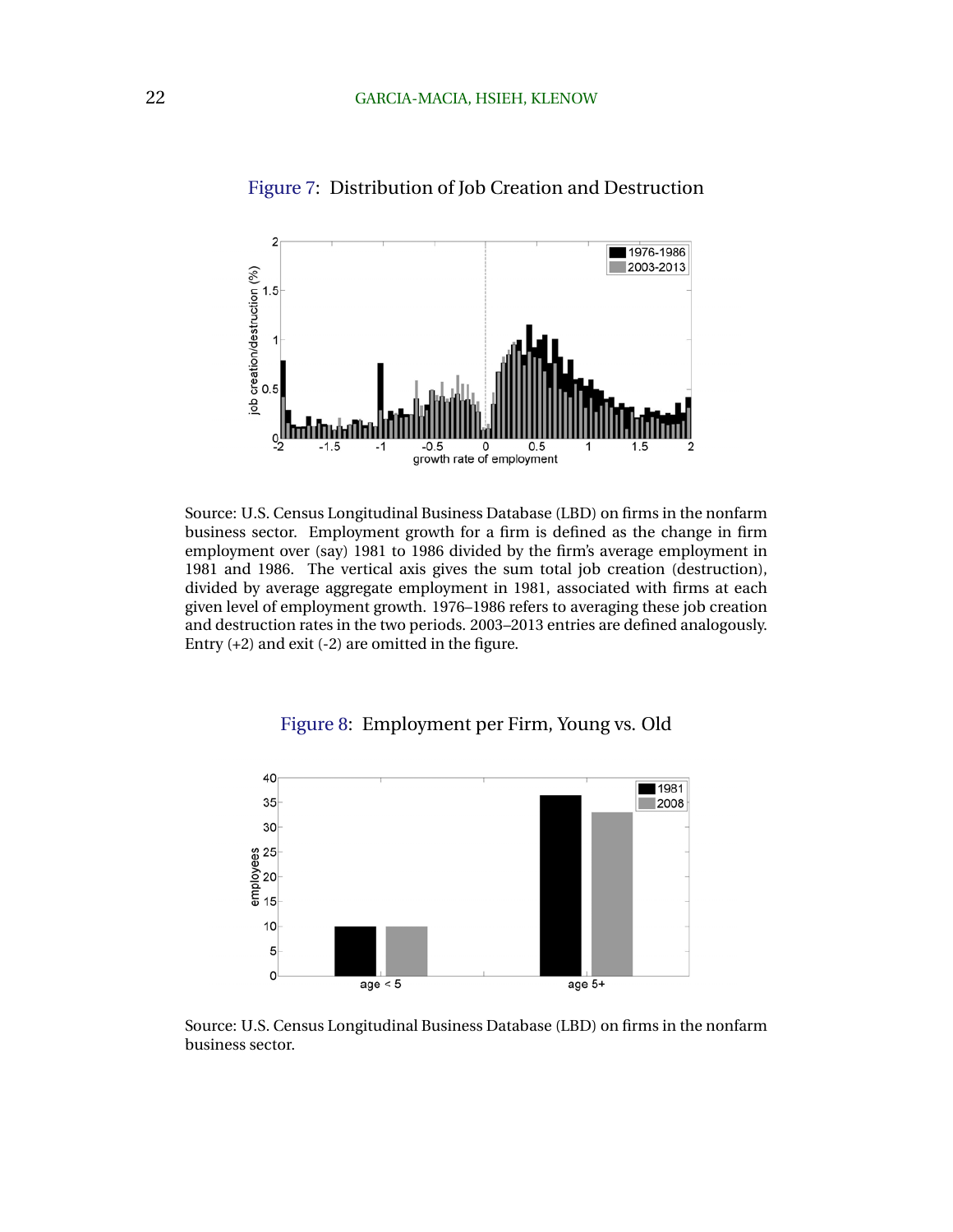

Figure 9: Exit Rate, Large vs. Small Firms

Source: U.S. Census Longitudinal Business Database (LBD) on firms in the nonfarm business sector. The exit rate is the annualized fraction of firms that operated in (say) 1976 but not in 1981. The data for 1976–1986 are averages of the exit rates from 1976 to 1981 and 1981 to 1986. The 2003–2013 exit rates are defined analogously.

surviving plants is a robust phenomenon in the U.S. Census of Manufacturing. Figure 8 suggests that the same is true for the entire U.S. private sector. The model can explain this fact if older firms have more products compared to young firms.

Figure 9 shows the exit rate of large vs. small firms. Here the exit rate is the annualized probability that the firm exits within the next *five* years. The label '1976–1986' refers to the average of the annualized exit rates from 1976– 1981 and 1981–1986. The label '2003–2013' is the corresponding average of the exit rates from 2003–2008 and 2008–2013. Note that smaller firms have higher exit rates compared to larger firms. The model can explain this fact if larger firms produce more varieties compared to smaller firms. Note as well that, in contrast to the prediction of the polar model with only creative destruction, the decline in exit rates with firm size is gradual. A ten-fold increase in firm size is associated with only a one percentage point decrease in the exit rate.

Recall that we include mergers and acquisitions in our baseline statistics on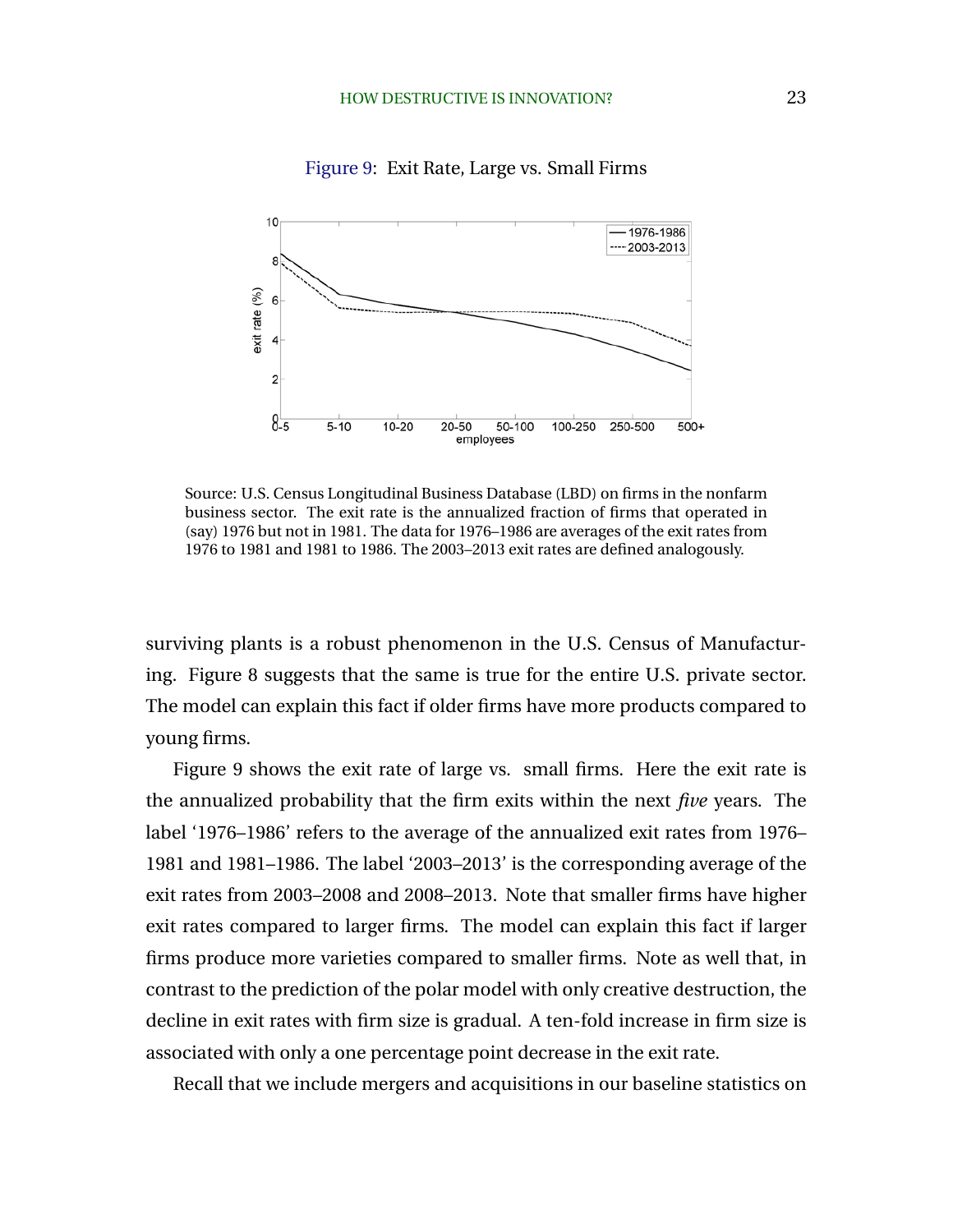|                                     | <b>Full Sample</b> | No Mergers & Acquisitions |  |
|-------------------------------------|--------------------|---------------------------|--|
| <b>Job Creation Rate</b>            | 32.6\%             | 27.7%                     |  |
| <b>Employment Share of Entrants</b> | 15.1\%             | 15.1\%                    |  |
| Share of Job Creation $< 1$         | 39.3%              | 38.2\%                    |  |
| <b>Job Destruction Rate</b>         | 28.2\%             | 23.9%                     |  |

Table 3: Firm Dynamics dropping Mergers and Acquisitions (2003–2013)

Source: U.S. Census Longitudinal Business Database (LBD) on firms in the nonfarm business sector. The share of job creation  $\lt 1$  is the fraction of job creation at firms that expanded by less then a factor of three in employment. We dropped mergers and acquisitions by excluding from the calculations plants whose firm changed between 2003 and 2008 (or 2008 and 2013).

job creation and job destruction. We now check the effect of dropping from the sample those establishments who change ownership. Table 3 presents the key moments of job creation and destruction for the 2003-2013 period in this new sample. For comparison, the first column presents the same moments for the full sample (where we keep establishments that switch ownership). The main change when we drop mergers and acquisitions is that the job creation and job destruction rates both drop by roughly 4 percentage points. The employment share of entrants is about the same in the new sample.

## **4. Sources of Growth**

We now estimate parameters to match moments from model simulations to moments in the U.S. LBD. We define a period in the model as five years. We need to estimate 5 innovation rates ( $\delta_i$ ,  $\delta_e$ ,  $\lambda_i$ ,  $\kappa_i$ , and  $\kappa_e$ ), 2 quality step-size parameters ( $\theta$  and  $s_{\kappa}$ ), and the overhead cost. So 8 parameters. In our base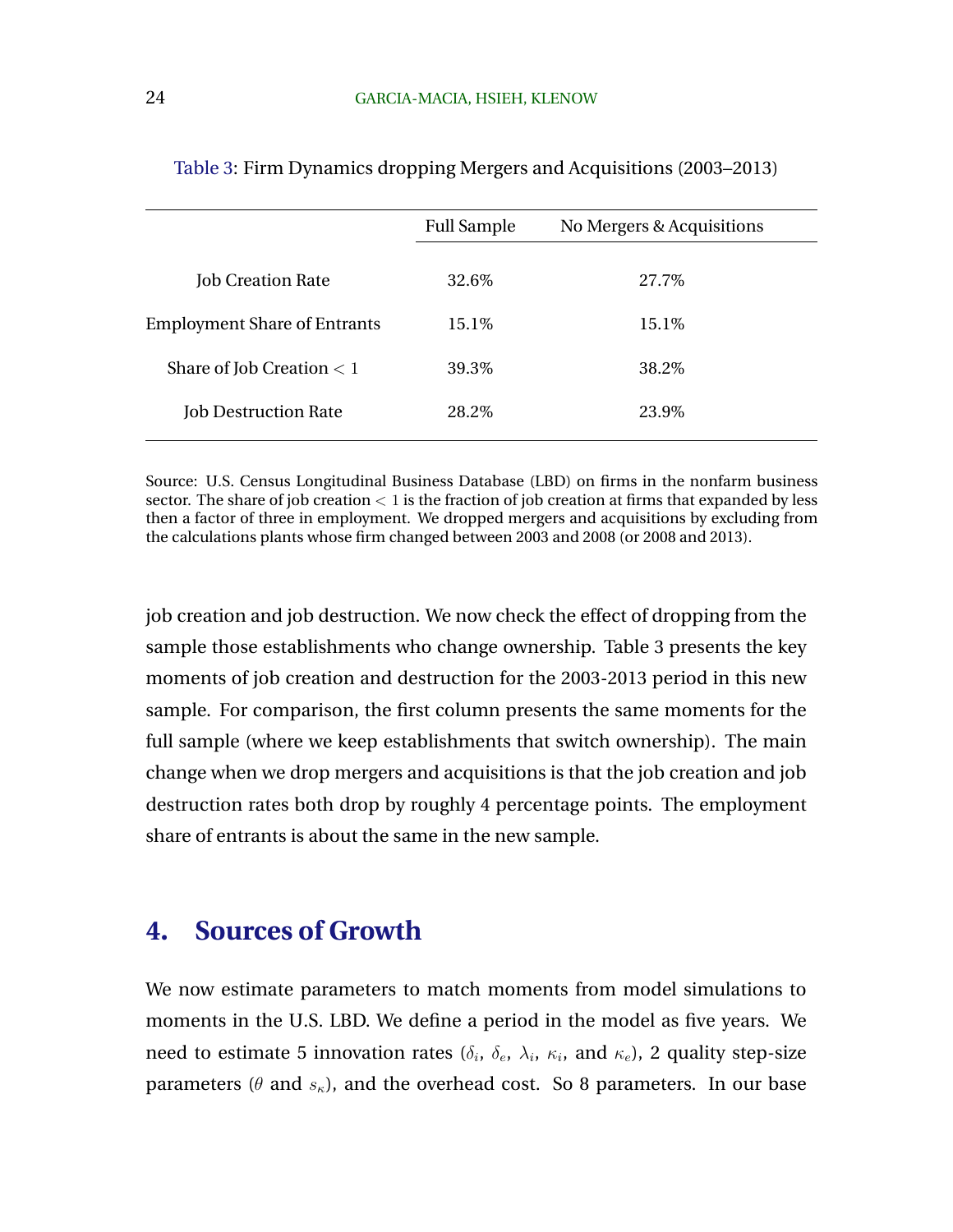case we target the aggregate rate of TFP growth, the growth rate of aggregate employment, minimum employment per firm of 1, the cross-sectional standard deviation of log firm employment, the aggregate rates of job creation and destruction, the employment share of entrants, and the share of job creation  $< 1$ . So 8 moments. $10$ 

The overhead cost is chosen to make the minimum firm size one. The overhead cost pins down the cutoff quality threshold  $\psi$  and the endogenous rate at which existing varieties disappear due to obsolescence  $\delta_{o}$ . Conditional on the overhead cost, we make sure the combination of  $\delta_i$ ,  $\delta_e$ ,  $\lambda_i$ ,  $\kappa_i$ ,  $\kappa_e$ ,  $\theta$ , and  $s_{\kappa}$ are such that expected TFP growth in the model exactly equals average TFP growth in the data. We choose the individual parameters to best fit the observed growth rate of aggregate employment, standard deviation of firm employment, aggregate rates of job creation and destruction, entrant share of employment, and share of job creation from employment growth less than 1. We do *not* use average employment by age or the exit rate by employment in our baseline estimates, though we provide robustness checks where we include these moments to estimate the model's parameters.

The Appendix provides more detail on the simulated method of moments we deploy. In short, we choose parameter values to minimize the mean squared percent distance between the simulated and empirical moments for the 7 moments other than aggregate TFP growth. We weight moments equally because, given the large number of firms in the LBD, sampling error is a minor consideration for all of the moments.

Table 4 presents the parameter values inferred from the data using the procedure described above. Based on the data moments from 1976 to 1986, we infer a 71% arrival rate per period (five years) for own-variety quality improvements by incumbents. Conditional on no own-innovation, quality improvements through creative destruction occur 30% of the time by other incumbents. And conditional on no own-innovation and creative destruction by another in-

<sup>&</sup>lt;sup>10</sup>We also choose the level of employment in the model to fit employment per firm in the data.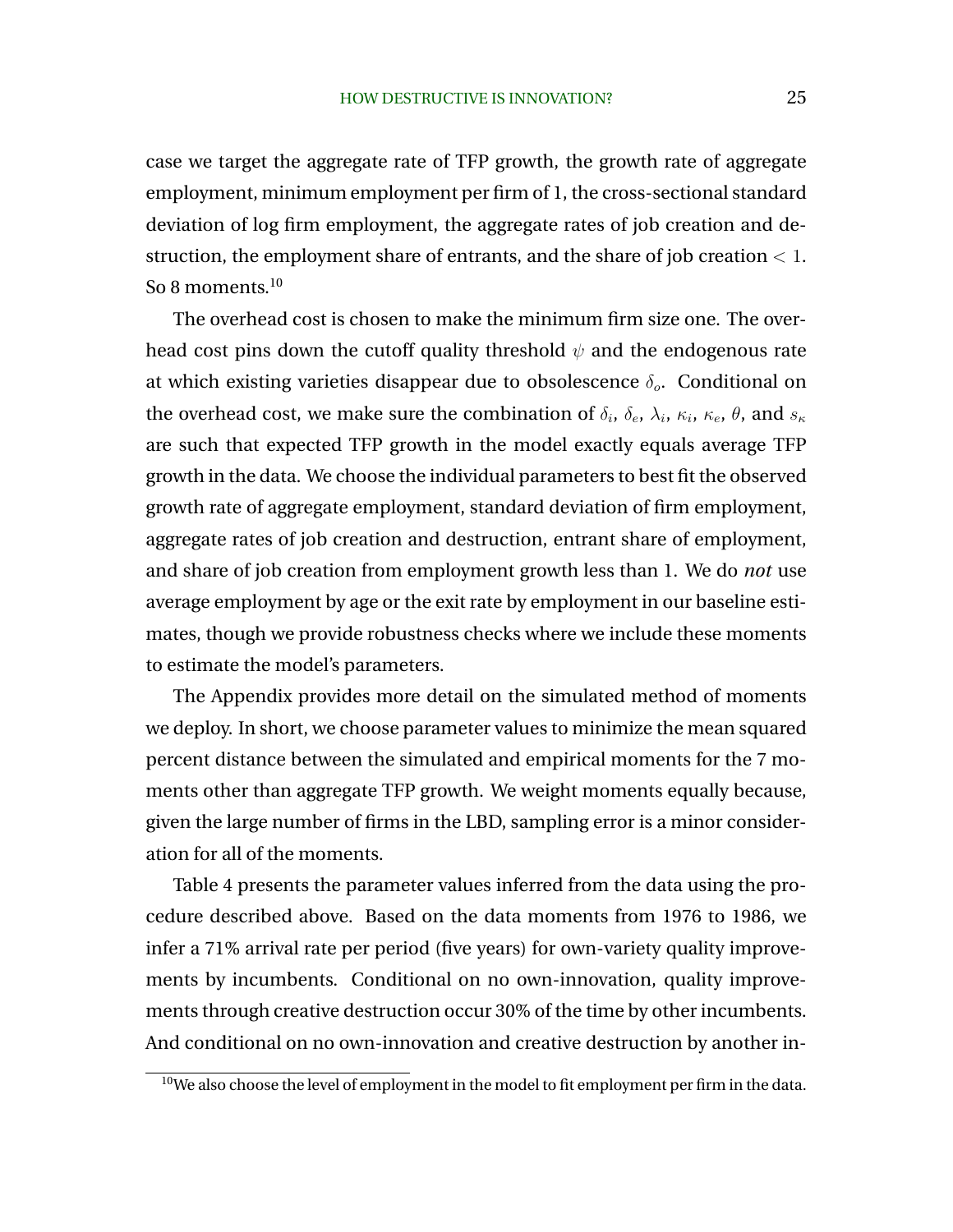|                                                    | 1976–1986 | 2003-2013 |
|----------------------------------------------------|-----------|-----------|
| Own-variety improvements by incumbents $\lambda_i$ | 71.0\%    | 81.0\%    |
| Creative destruction by incumbents $\delta_i$      | 30.0%     | 34.0%     |
| Creative destruction by entrants $\delta_e$        | 100.0%    | 100.0%    |
| New varieties from incumbents $\kappa_i$           | 13.4%     | 4.3%      |
| New varieties from entrants $\kappa_e$             | $0.0\%$   | 0.4%      |
| Pareto shape of quality draws $\theta$             | 22.5      | 16.1      |
| Relative quality of new varieties $s_{\kappa}$     | 0.093     | 0.22      |
| Cutoff quality relative to average quality $\psi$  | 0.068     | 0.057     |

### Table 4: Inferred Parameters Values

cumbent, quality improvement through creative destruction by entrants occurs with probability one. The *unconditional* probability that quality of a given product improves due to creative destruction by an incumbent is thus 8.7%, and the corresponding probability of creative destruction by an entrant is  $20.3\%$ <sup>11</sup>. The unconditional probability a product is improved upon in a period is thus 100%, of which 71% is from own innovation and 29% from creative destruction.

The employment-weighted average step size for quality improvements on existing varieties is given by  $s_q=\left(\frac{\theta}{\theta-(\sigma-1)}\right)^{1/(\sigma-1)}$ . Given that  $\theta=22.5$  and  $\sigma=4$ , the average improvement in quality (conditional on innovation) is 4.9%. New varieties are only created by incumbents, arrive with 13.4% probability per existing variety, and have an average quality that is only 9.3% of the average quality of existing varieties. Overhead costs imply that the cutoff quality threshold  $\psi$ is 6.8% of the average quality of existing varieties. This cutoff implies that the

 $11(1 - 0.71) \cdot 0.3 = 0.087$  and  $(1 - 0.71) \cdot (1 - 0.3) = 0.203$ .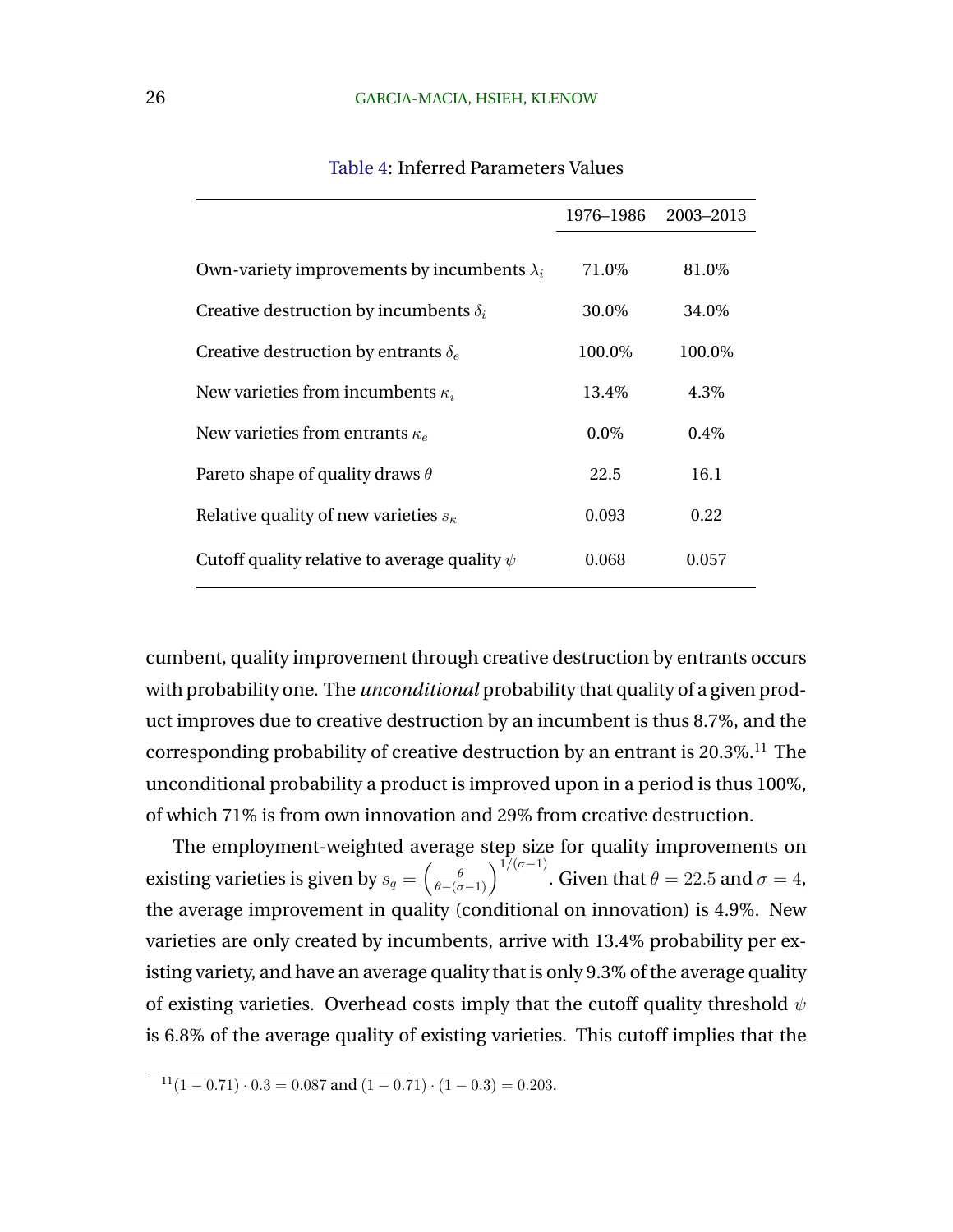probability a variety exits due to overhead cost  $\delta_o$  is essentially zero.<sup>12</sup> The net number of varieties thus grows by 13.4% every five years, which matches the growth of both total employment and the number of firms from 1976–1986.

Table 5 presents the sources of growth in the 1976 to 1986 period implied by the parameters in Table 4. The rows decompose aggregate TFP growth into the contribution of growth from creative destruction, new varieties, and ownvariety improvements using equation  $(1)$ .<sup>13</sup> About 27% of growth comes from creative destruction. Own-variety improvements by incumbents account for 65%. New varieties *a la* Romer (1990) are the remainder at around 8%.

The columns in Table 5 decompose aggregate TFP growth into the contribution of entrants vs. incumbents using equation (2). Incumbents account for 81% of aggregate TFP growth, with entrants contributing the remaining 19%. Aghion et al. (2014) provide complementary evidence for the importance of incumbents based on their share of R&D spending and patents.

Table 4 also presents parameter estimates for the 2003–2013 period. Recall the seven percentage point decline in the employment share of entrants between 1976–1986 and 2003–2013 in Figure 6. The model interprets the decline as reflecting less innovation by entrants. The estimates in Table 4 imply that the unconditional probability of creative destruction by an entrant fell from 20% to 12%. This swamped a minor uptick in new varieties from entrants.

Job creation by incumbents also fell by 5 percentage points, which the model interprets as a decline in the arrival rate of creative destruction by incumbents. According to Table 4, the probability a variety is creatively destroyed by an incumbent firm dropped from 8.4% to 6.5%.

Table 6 shows that the contribution of entrants to aggregate TFP growth fell to 12.8% in 2003–2013, down from 19.1% in the 1976–1986 period. The contribution of creative destruction by incumbent firms also fell, from 8.2% to 6.4%.

<sup>&</sup>lt;sup>12</sup>The exact number is  $\delta_o = 0.0078\%.$ 

 $13$  Equation (1) is nonlinear so there is no unique decomposition. For the Table we calculate growth from each source in isolation. The contributions are very similar if we instead subtract each source individually from overall growth.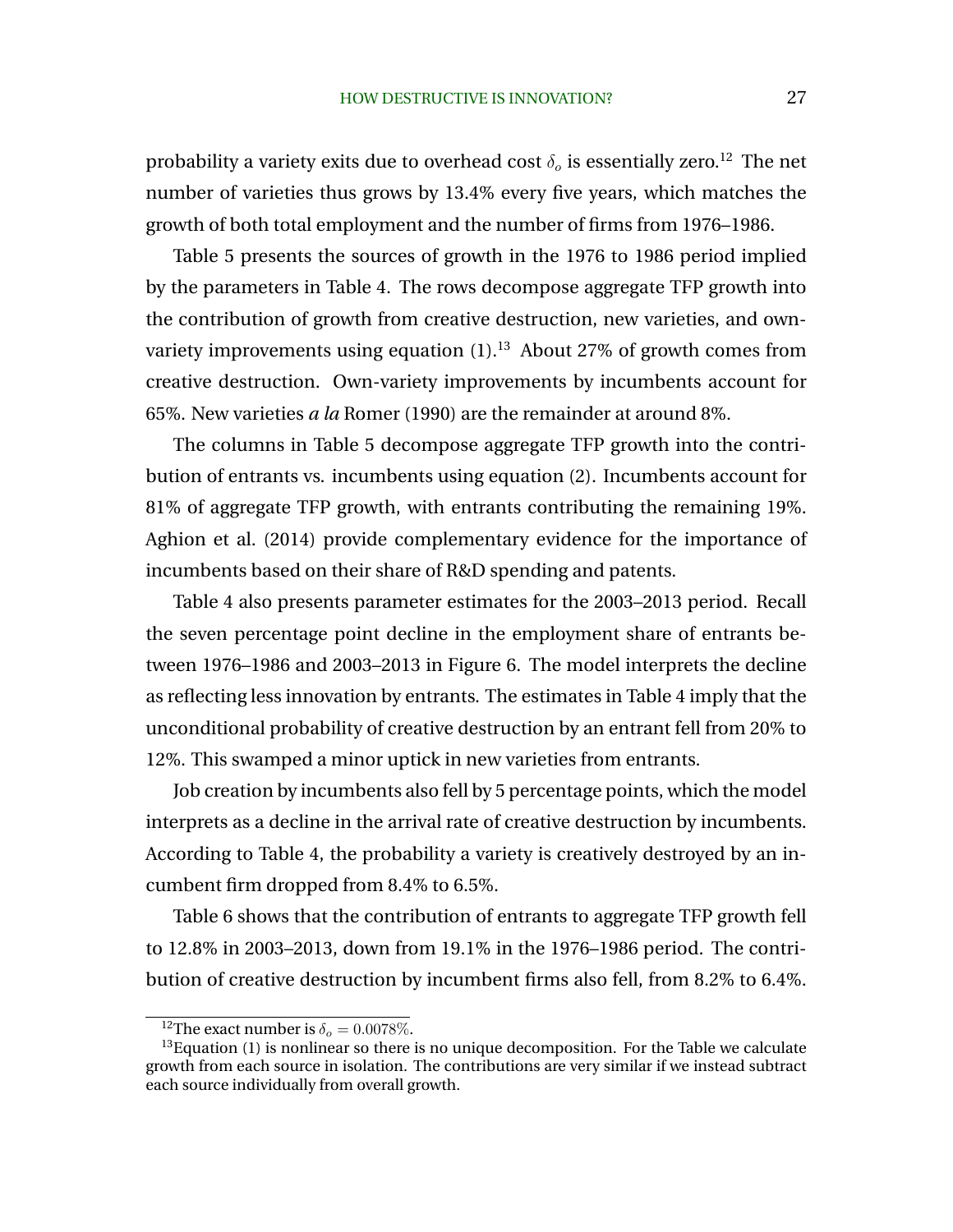|                          | Entrants | Incumbents |       |
|--------------------------|----------|------------|-------|
| Creative destruction     | 19.1%    | 8.2%       | 27.3% |
| New varieties            | $0.0\%$  | 7.6%       | 7.6%  |
| Own-variety improvements |          | 65.1%      | 65.1% |
|                          | 19.1%    | 80.9%      |       |

### Table 5: Sources of Growth, 1976–1986

Table 6: Sources of Growth, 2003–2013

|                          | Entrants | Incumbents |       |
|--------------------------|----------|------------|-------|
| Creative destruction     | 12.5%    | 6.4%       | 18.9% |
| New varieties            | 0.3%     | 4.1%       | 4.4%  |
| Own-variety improvements |          | 76.7%      | 76.7% |
|                          | 12.8%    | 87.2\%     |       |

This is the model's proximate answer to the question of how much the decline in job creation matters for aggregate TFP growth.

Recall that the growth rate of aggregate TFP actually *increased* from 1.03% a year during 1976–1986 to 1.44% a year during the 2003–2013 period. How could the growth rate of aggregate TFP increase when innovation by entrants and creative destruction by incumbents fell? The model's answer is that own innovation by incumbents must have increased and more than offset lower innovation by entrants and less creative destruction by incumbents. The arrival rate of quality improvement via own innovation by incumbent firms increased from 71% to 81%, and the share of TFP growth due to this channel increased from 65% to 77%.

As noted, our estimation procedure chose parameter values such that the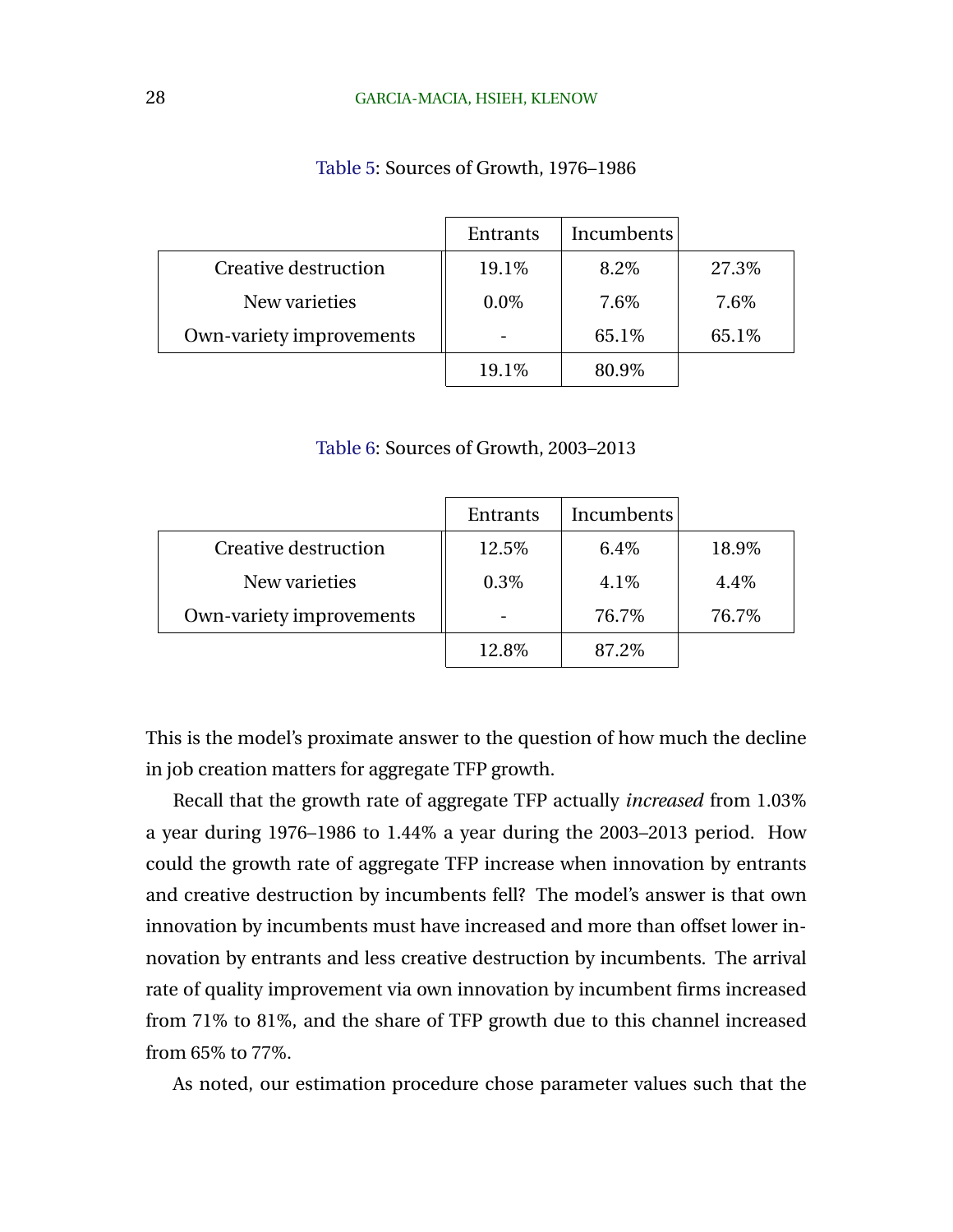|                                     | Data  | Model |
|-------------------------------------|-------|-------|
|                                     |       |       |
| <b>Employment share of entrants</b> | 22.5% | 21.5% |
| Employment growth rate              | 2.5%  | 2.5%  |
| Job creation rate                   | 44.8% | 40.0% |
| Job destruction rate                | 31.4% | 26.6% |
| Share of job creation $< 1$         | 34.6% | 28.9% |
| SD(log employment)                  | 1.26  | 1.18  |

Table 7: Model Fit , 1976–1986

model exactly matched aggregate TFP growth. Table 7 shows the fit of the model in 1976–1986 for the data moments that we used for the estimation but did not force the model to fit exactly.<sup>14</sup> The model comes close on the entrant employment share but understates the aggregate rates of job creation and destruction, the share of job creation where employment growth is less than 1, and the standard deviation of log employment. Although we used 8 parameters to try to fit 8 moments, we did not succeed more exactly because the model moments are nonlinear functions of the parameters. Table 10 in the Appendix provides the model fit for 2003–2013, which is similar.

For these baseline estimates, we did not target exit by firm size in the data. This moment does depend, however, on the sources of innovation. The exit rate does not fall so fast with firm employment under own innovation as with creative destruction by incumbents. Figure 10 presents the relationship between firm exit and employment predicted by the parameters in Table 4 for the 1976– 1986 period. The model's exit rate rate is below that in the data, and the model's exit rate does not fall as fast with employment as it does in the data. The model

<sup>14</sup>We also set the minimum firm size near 1, as in the data.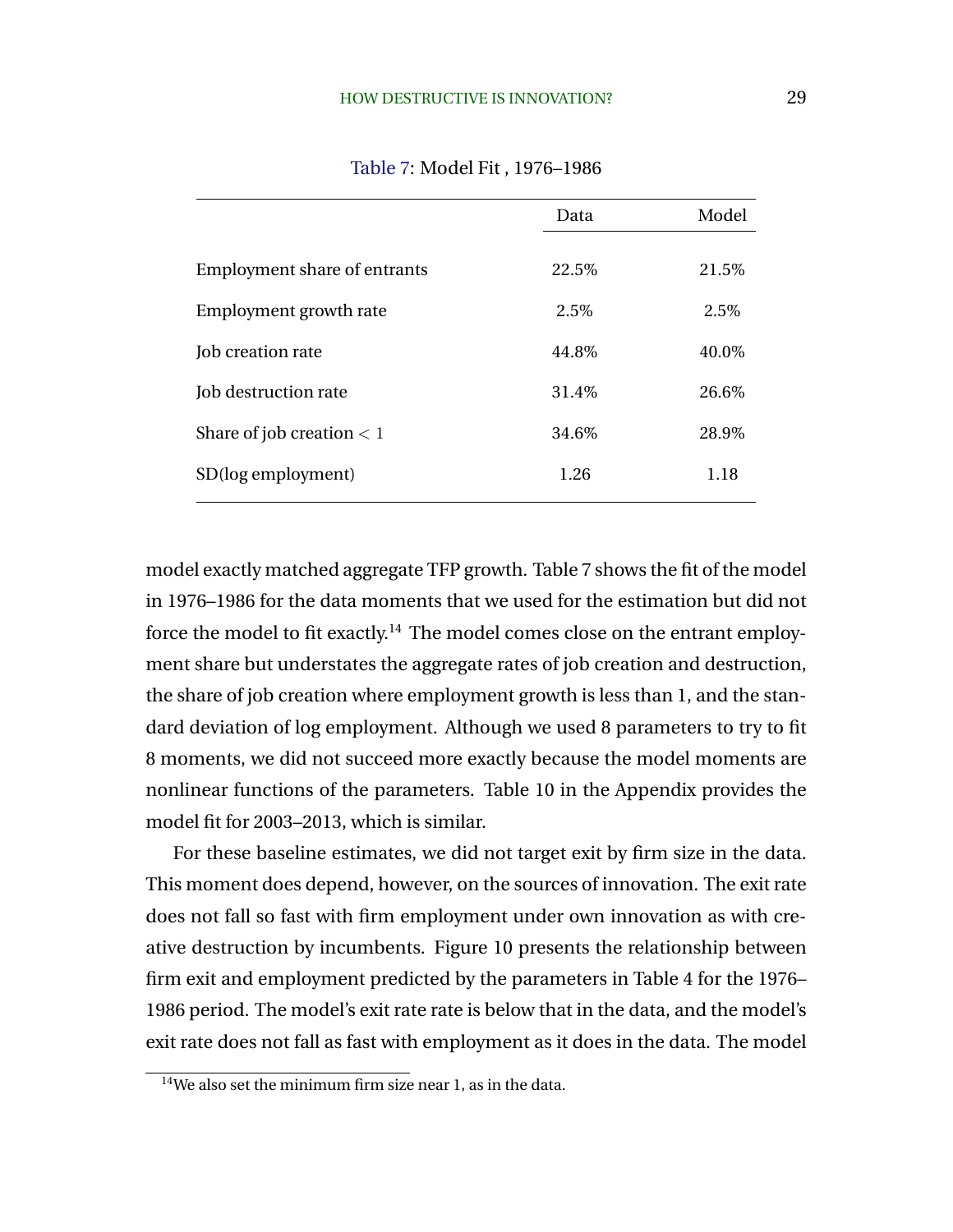

Figure 10: Exit by Employment, Model vs. Data (1976–1986)

generates too little heterogeneity in the number of varieties across firms to fit this fact. A higher rate of creative destruction by incumbents would increase the exit rate and its decline with firm size, but this parameter is constrained by the need to fit the share of job creation driven by firms with small changes in employment. A higher rate of creative destruction by incumbents would lower the share of job creation among firms with small employment growth (which is already too low relative to the data.)

Another moment we did not use is how average employment varies with age. In the data, the ratio of average employment of incumbent firms (age  $\geq$ 5) to that of entrants (age  $\leq$  4) is 3.6. In our simulated model, the ratio is 1.6. So although the model generates rising employment with age, the magnitude is smaller than what we observe in the data. To generate steeper employment by age, we need more creative destruction by incumbents or lower quality new varieties created by entrants. The quality of new varieties by entrants is constrained by size dispersion. The rate of creative destruction by incumbents is constrained by also trying to fit job creation patterns. More creative destruction will *lower* the share of job creation around small changes in employment, which is already too low in the model.

We end this section with a series of robustness checks. We first add aver-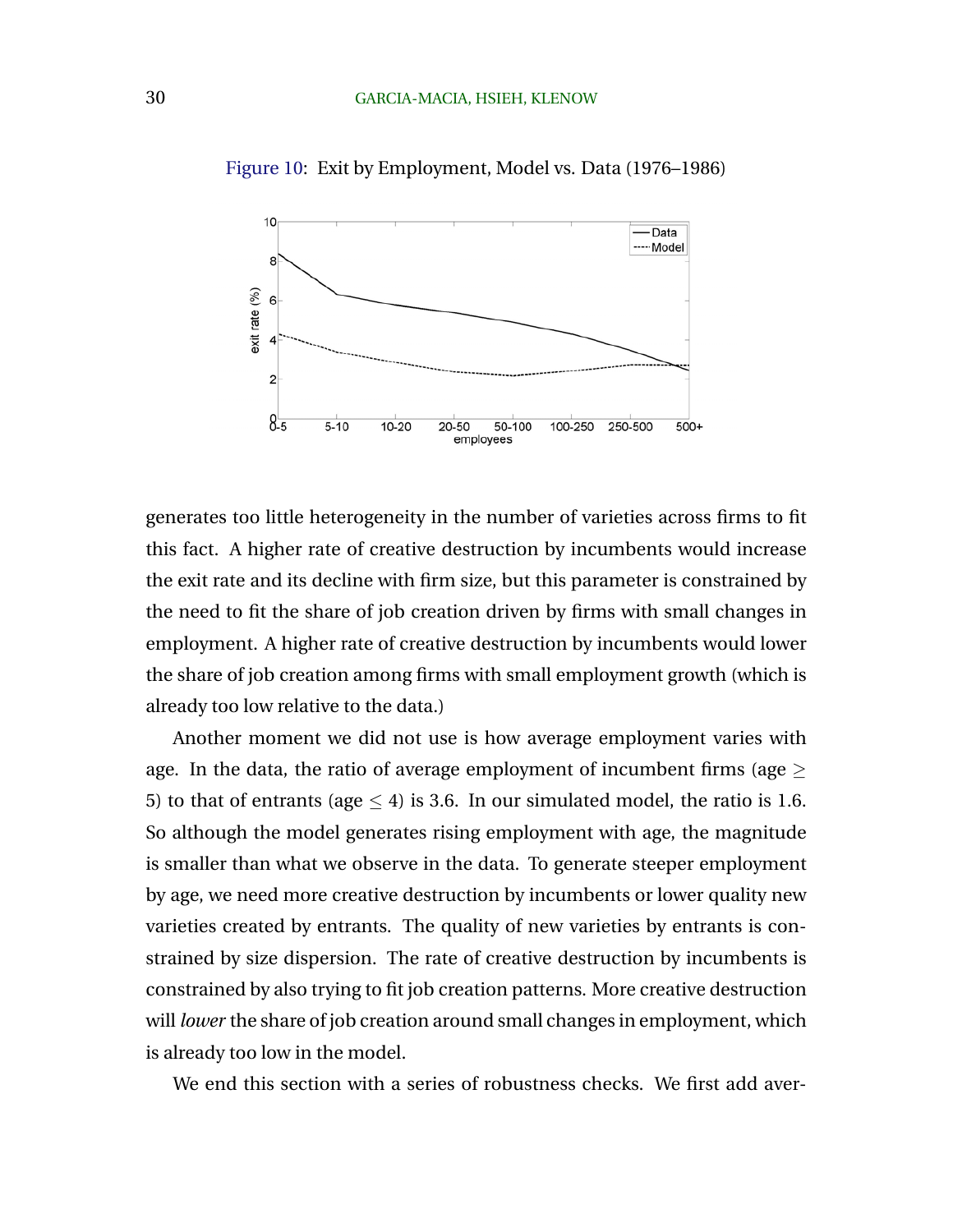|                          | <b>Baseline</b> | Emp. by age | Exit by emp. | No M&A |
|--------------------------|-----------------|-------------|--------------|--------|
|                          |                 |             |              |        |
| Creative destruction     | 18.9%           | 23.2\%      | 17.1\%       | 15.8%  |
| New varieties            | 4.4%            | $2.7\%$     | 3.4%         | 5.6%   |
| Own-variety improvements | 76.7%           | 74.1\%      | 79.5%        | 78.6%  |

#### Table 8: Robustness Checks: Sources of Growth, 2003–2013

Note: The column "Emp. by age" includes growth in employment by age as a target moment. "Exit by emp." includes exit by employment bin as a target moment. The column "No  $M\&A$ " targets data excluding M&A job flows.

age employment of incumbents vs. entrants (Figure 8) as an additional target moment. The resulting parameter estimates, in the second column in Table 8, show that the contribution of creative destruction to TFP growth is about 4 percentage points higher than the baseline.<sup>15</sup> We reproduce the baseline estimates in the first column of Table 8 for comparison. The baseline model understates employment by age because  $\delta_i$  is lower than what is needed to match employment by age in the data. When we also try to fit employment by age, we get a larger estimate of  $\delta_i$  and thus a larger role for creative destruction.

We next add exit by size (employment) as an additional data target (but no longer target employment by age). These estimates are shown in the third column of Table 8 and are similar to the baseline estimates.

Finally, we estimate the model using the data moments from the sample where we drop establishments that undergo ownership changes. We revert to targeting the baseline data moments, except now calculated on the sample that excludes mergers and acquisitions. This assumes mergers and acquisitions have no effect on TFP growth. The effect, shown in the last column of Table 8, is to lower the contribution of creative destruction and slightly increase the contri-

<sup>&</sup>lt;sup>15</sup>The Appendix presents the estimated parameters and the fit for the models in Table 8.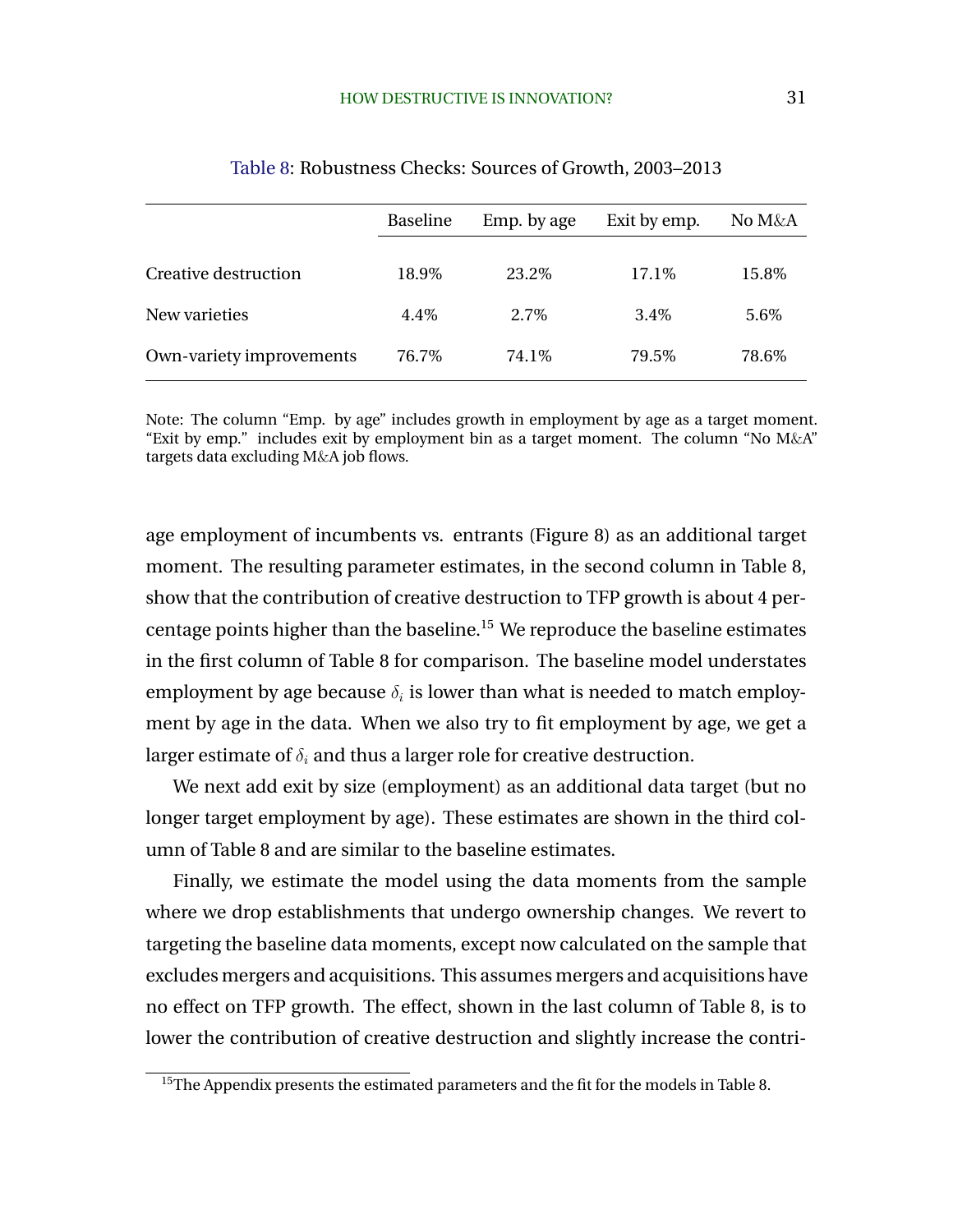bution of own innovation to TFP growth. Since job creation and destruction rates are lower when we drop mergers and acquisitions (Table 3), we infer a lower rate of creative destruction (and a higher rate of own innovation).<sup>16</sup>

## **5. Conclusion**

How much innovation takes the form of creative destruction versus firms improving their own products versus new varieties? How much innovation occurs through entrants versus incumbents? We try to infer the sources of innovation from the employment dynamics of U.S. firms in the non-farm private sector from 1976–1986 and 2003–2013. We conclude that creative destruction is vital for understanding job destruction and accounts for around one-fourth of growth. Own-product quality improvements by incumbents appear to be the biggest source of growth. Net variety growth contributes much less than quality improvements.

Our findings could be relevant for innovation policy because the sources of growth we identify have different business stealing effects versus knowledge spillovers. The importance of creative destruction ties into political economy theories in which incumbents block entry and hinder growth and development, such as Krusell and Rios-Rull (1996), Parente and Prescott (2002), and Acemoglu and Robinson (2012). And creative destruction underscores the employment dislocations that come along with some growth.

It would be interesting to extend our analysis to individual sectors, other time periods, and countries. Retail trade experienced a big-box revolution in the U.S. led by Wal-Mart's expansion. Online retailing has made inroads at the expense of brick-and-mortar stores. In Chinese manufacturing private enterprises have entered and expanded while state-owned enterprises have closed

 $16\text{We include mergers and acquisitions in the baseline estimates for two reasons. First,}$ because job reallocation associated with such activity may be a byproduct of innovation. Second, as we are finding a smaller role for creative destruction than the existing literature, this is a conservative assumption.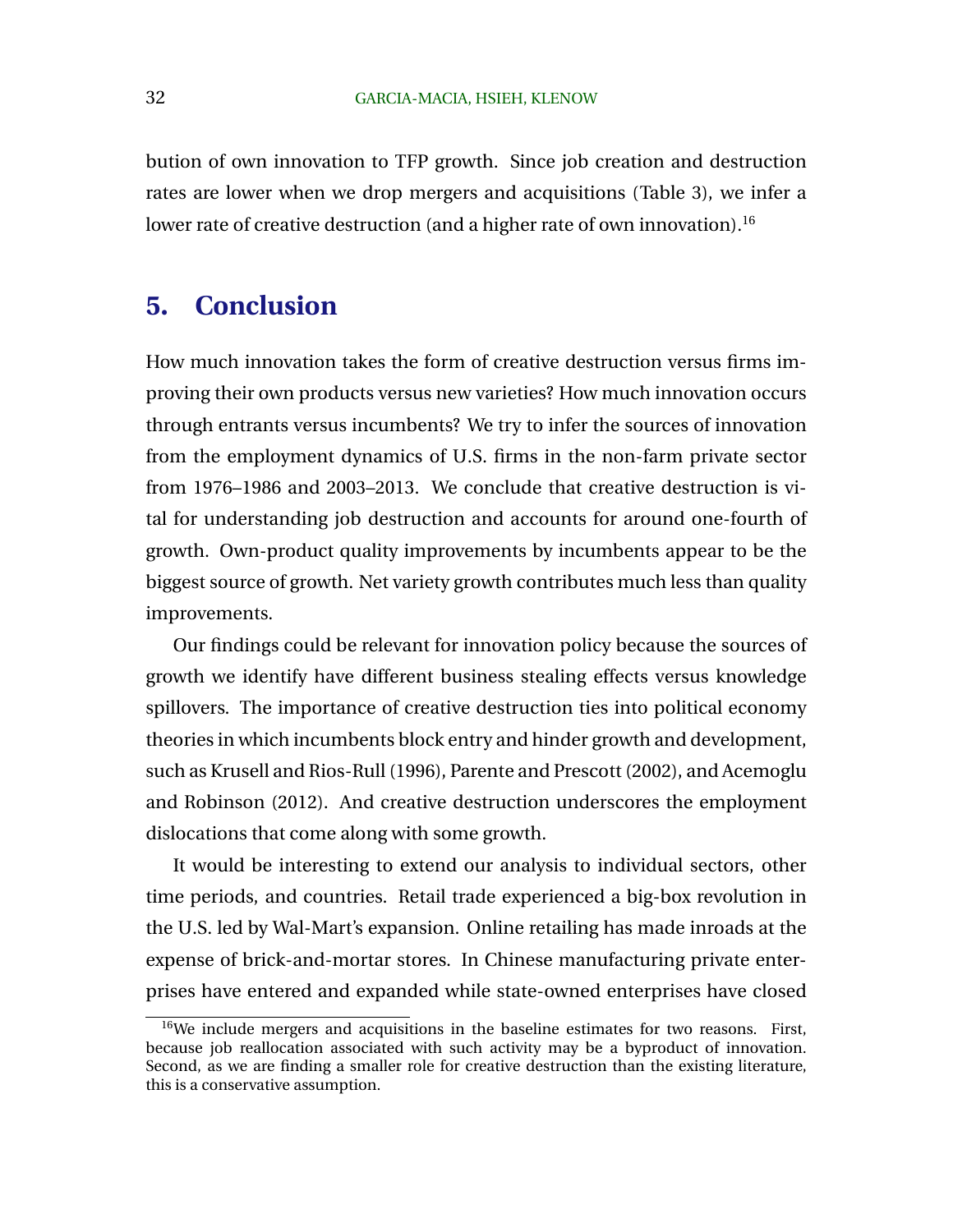(Hsieh and Klenow, 2009). In India, incumbents do not expand as much as in the U.S. (Hsieh and Klenow, 2014) and therefore contribute less to growth.

Our accounting is silent on how the types of innovation interact. In Klette and Kortum (2004) more entrant creative destruction discourages R&D by incumbents. Or, as stressed by Aghion et al. (2001), a greater threat of competition from entrants could stimulate incumbents to "escape from competition" by improving their own products. Creative destruction and own innovation could be strategic complements, rather than substitutes.

Our conclusions are tentative in part because they are model-dependent. We followed the literature in several ways that might not be innocuous for our inference. We assumed that spillovers are just as strong for incumbent innovations as for entrant innovations. Young firms might instead generate more knowledge spillovers than old firms do — Akcigit and Kerr (2015) provide evidence for this hypothesis from patent citations.

We assumed no frictions in employment growth or misallocation of labor across firms. In reality, the market share of young firms could be suppressed by adjustment costs, financing frictions, and uncertainty. On top of adjustment costs for capital and labor, firms may take awhile to build up a customer base, as in work by Gourio and Rudanko (2014) and Foster et al. (2016). Irreversibilities could combine with uncertainty about the firm's quality to keep young firms small, as in the Jovanovic (1982) model. We defined young firms as those younger than five years, but these dynamics could play out for longer. Meanwhile, markups could vary across varieties and firms. All of these would create a more complicated mapping from firm employment growth to firm innovation.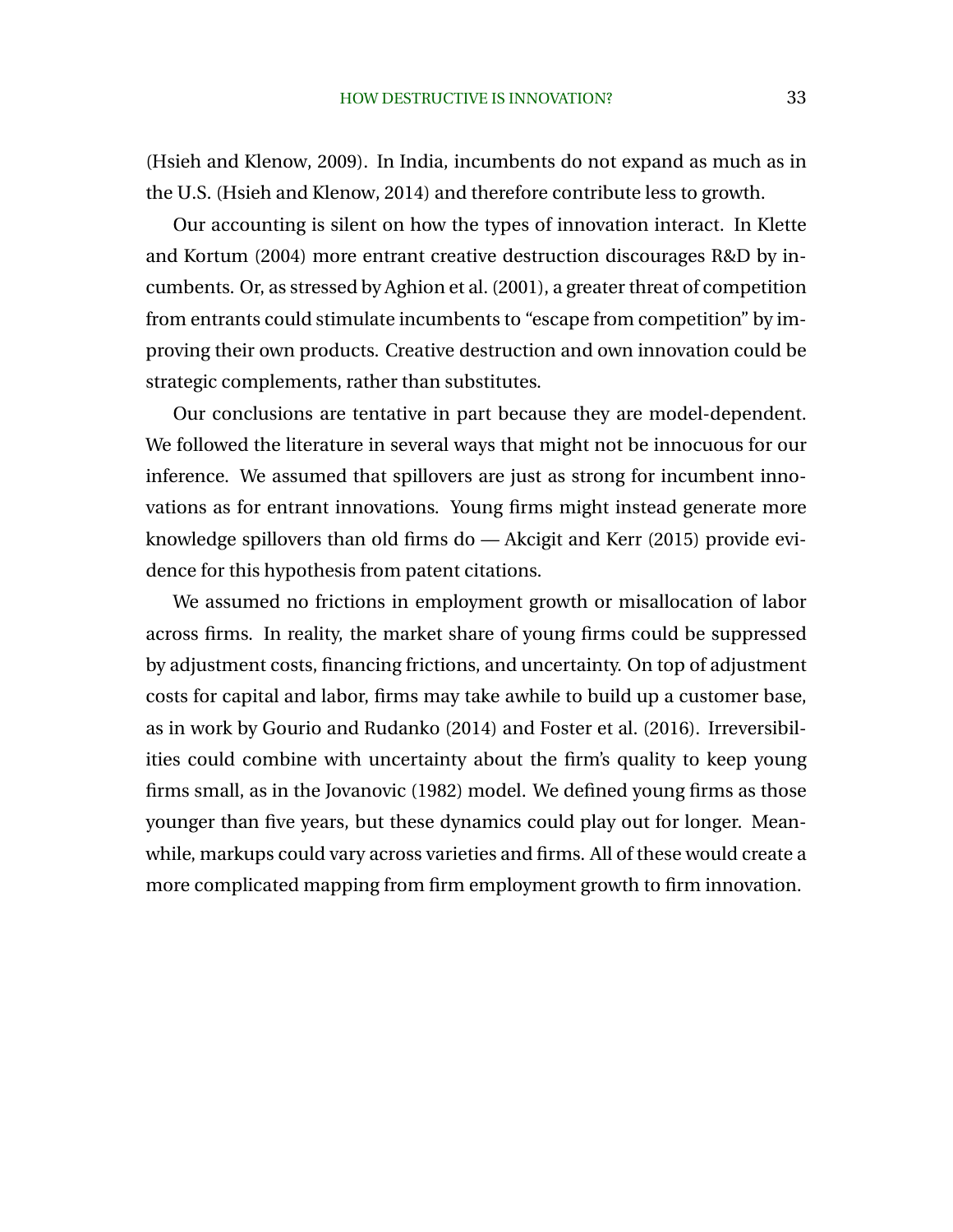# **Appendix**

# **A Simulation Algorithm**

- 1. Specify an initial guess for the distribution of quality across varieties.
- 2. Simulate life paths for a large number of entering firms.
- 3. Each entrant has one initial variety, captured from an incumbent or newly created. In every period of its lifetime, it faces a probability of each type of innovation per variety it owns, as in Table 1. A firm's life ends when it loses all of its varieties to other firms or when 40 periods have passed.
- 4. Based on the population of simulated firms, calculate these moments:
	- (a) TFP growth rate
	- (b) Aggregate employment growth rate
	- (c) Standard deviation of log firm employment
	- (d) Employment share of entrants
	- (e) Job creation rate
	- (f) Job destruction rate
	- (g) Share of job creation where employment growth  $\leq 1$
	- (h) Minimum firm employment

In the simulations for Table 8, calculate two additional data moments:

- (a) Exit by Employment
- (b) Employment of Entrants and Incumbents
- 5. Repeat steps 1-4 until all moments and the joint distribution of quality and variety across firms converge. In each iteration, take the quality distribution across varieties from step 4 as the starting point and update the overhead labor requirement to target minimum employment of 1.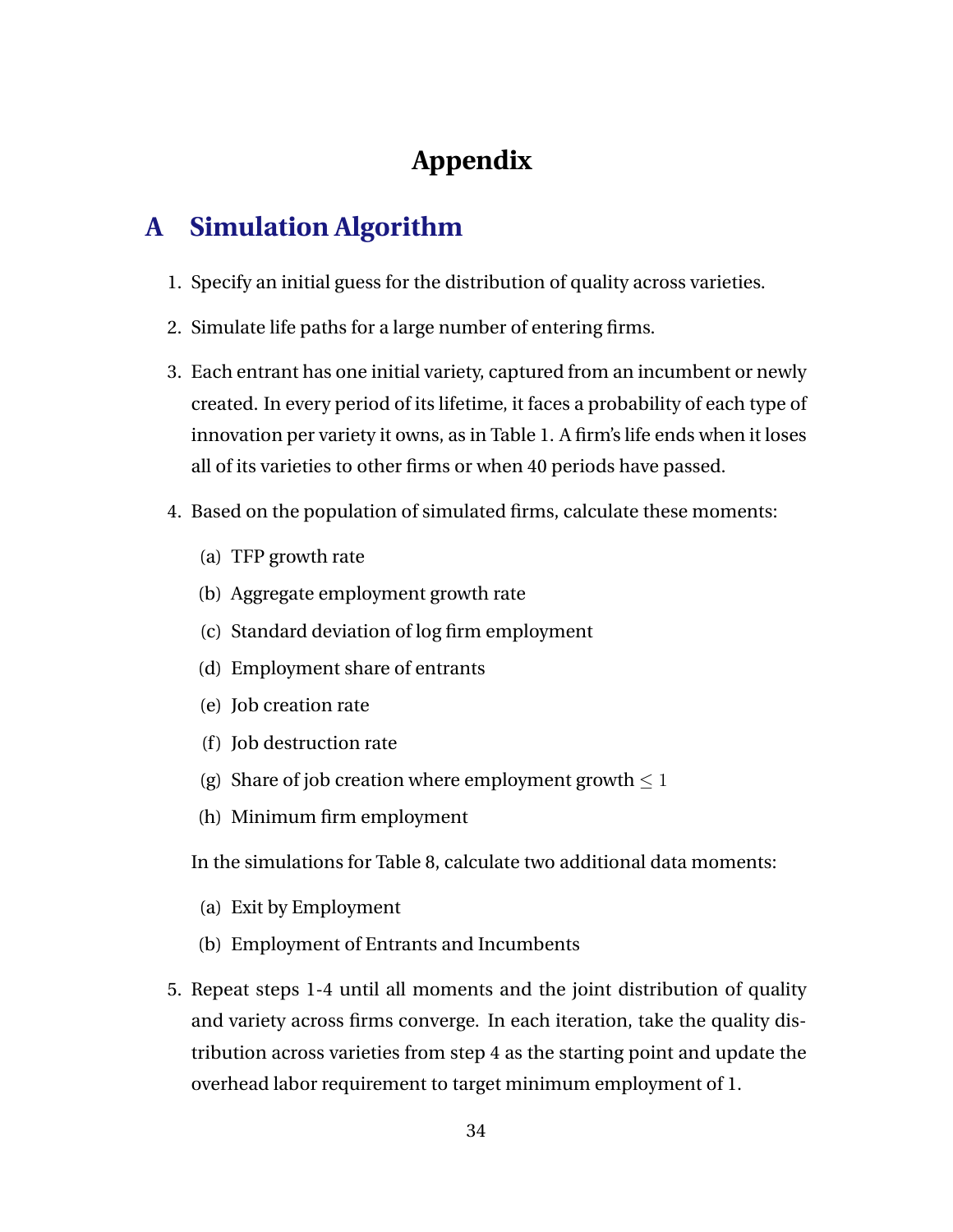6. Repeat steps 1 to 5, searching for parameter values to (1) exactly match TFP growth in the data; (2) set minimum firm employment to 1; and (3) minimize the mean squared percent distance between the simulated and empirical moments for the remaining statistics in step 4.

## **B Robustness Estimates**

Table 9 presents the inferred parameter values and Tables 10 and 11 the model fit for the robustness estimates shown in Table 8.

| <b>Baseline</b> | Emp. by age | Exit by emp. | No M&A |
|-----------------|-------------|--------------|--------|
|                 |             |              |        |
|                 |             |              |        |
|                 |             |              | 84.0%  |
| 34.0%           | 58.0%       | 4.5%         | 16.5%  |
| 100.0%          | 100.0%      | 100.0%       | 100.0% |
| 4.3%            | $0.0\%$     | $0.0\%$      | 4.3%   |
| 0.4%            | 5.1\%       | 4.8%         | 0.6%   |
| 16.1            | 15.9        | 16.0         | 16.2   |
| 0.22            | 0.13        | 0.17         | 0.27   |
|                 | 81.0%       | 77.0%        | 83.0%  |

Table 9: Inferred Parameters Values, 2003–2013

Note: "Emp. by age" and "Exit by emp." include growth in employment by age and exit by employment, respectively, as target moments. '''No M&A" targets data excluding M&A job flows.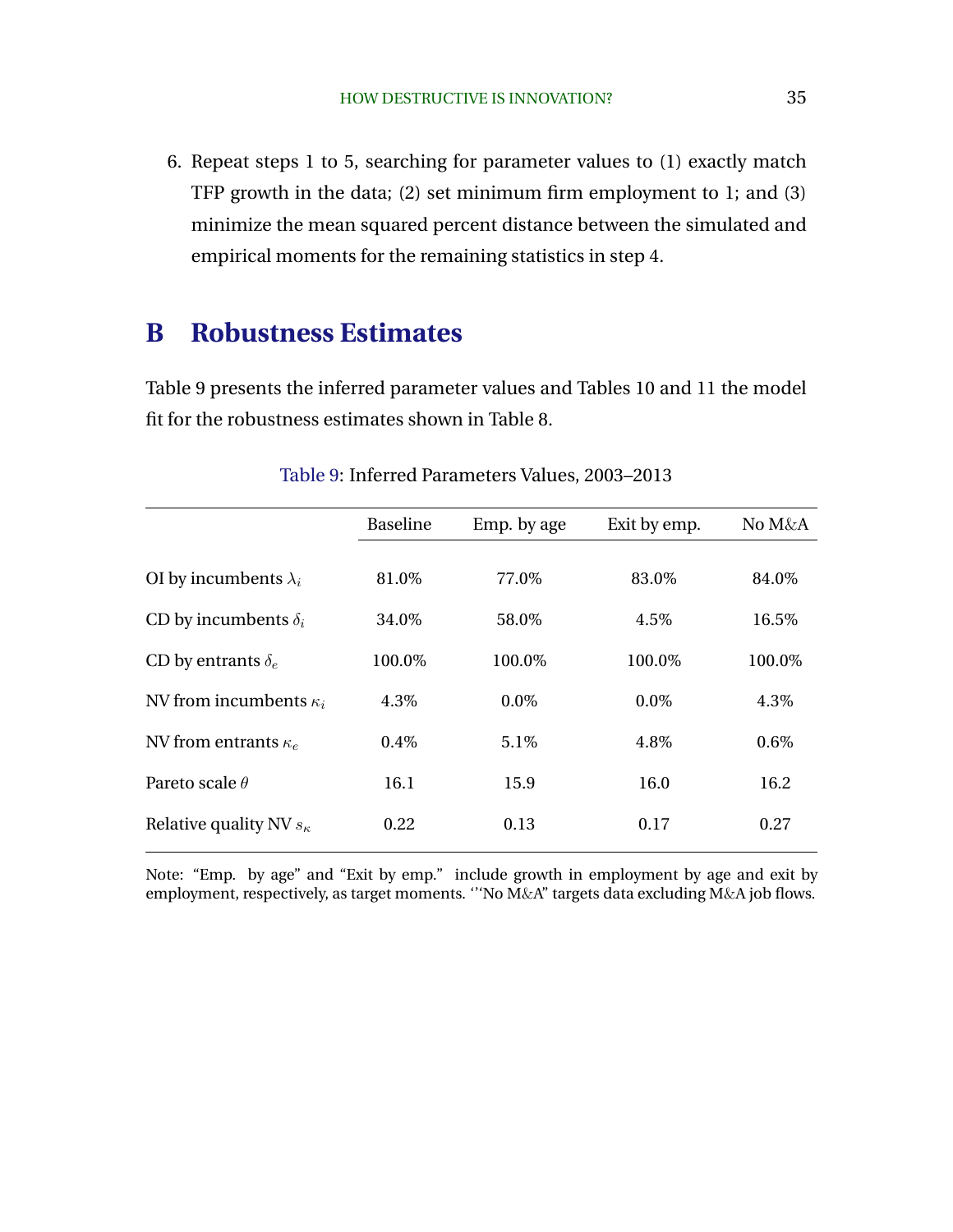| Data  | <b>Baseline</b> | Emp. by age | Exit by emp. |
|-------|-----------------|-------------|--------------|
|       |                 |             |              |
| 15.1% | 13.6%           | 12.1%       | 17.4%        |
| 0.85% | 0.85%           | 0.89%       | 0.85%        |
| 32.6% | 27.0%           | 29.7%       | 25.8%        |
| 28.2% | 22.7%           | 25.1\%      | 21.5%        |
| 39.3% | 30.5%           | 29.3\%      | 29.5%        |
| 1.28  | 1.26            | 1.31        | 1.26         |
| 3.30  | 1.50            | 2.08        | 1.40         |
| 5.5%  | 2.4\%           | 2.6\%       | 3.3%         |
|       |                 |             |              |

Table 10: Model Fit, 2003–2013

Note: Moments targeted but not fit exactly. The estimation also used TFP growth rates, which the model fits exactly. "Emp. by age" includes growth in employment by age as a target moment. "Exit by emp." includes exit by employment as a target.

|                                     | Data   | Model  |
|-------------------------------------|--------|--------|
|                                     |        |        |
| <b>Employment share of entrants</b> | 15.1%  | 14.2%  |
| Employment growth rate              | 0.85%  | 0.85%  |
| Job creation rate                   | 27.7%  | 24.6\% |
| Job destruction rate                | 23.9%  | 20.3%  |
| Share of job creation $<$ 1         | 38.2\% | 32.2\% |
| SD(log employment)                  | 1.28   | 1.26   |
| Incumbent emp. / Entrant emp.       | 3.30   | 1.42   |
| Exit rate by employment bin         | 5.5%   | 2.4\%  |
|                                     |        |        |

### Table 11: Model Fit, 2003–2013 excluding M&A

Note: Table presents predicted values for the moments used for estimation that were not forced to exactly fit the data. The estimation also used TFP growth rates, which we force the model to match exactly.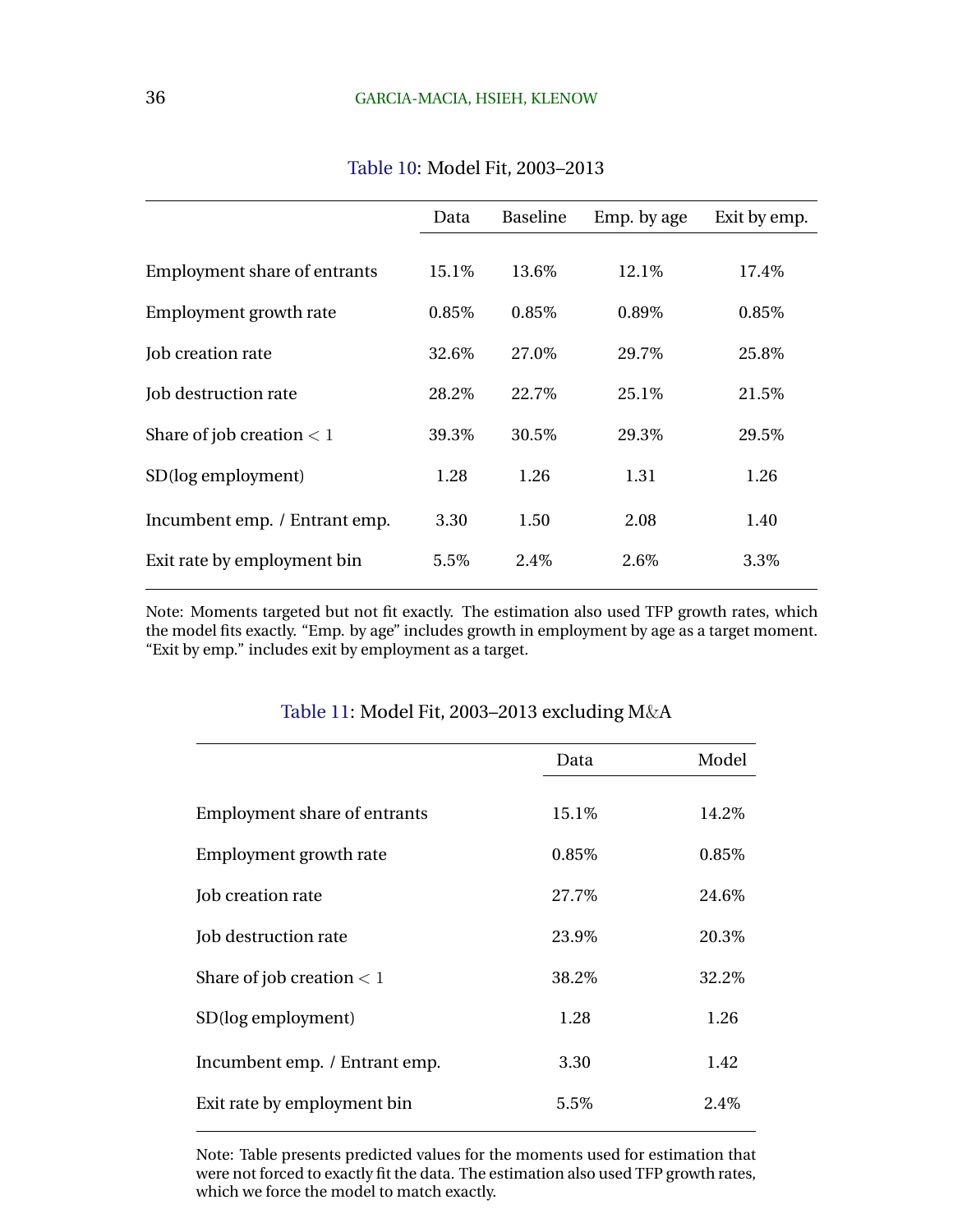## **References**

- Acemoglu, Daron, "Labor- and Capital-Augmenting Technical Change," *Journal of the European Economic Association*, 2003, *1* (1), 1–37.
- , *Introduction to Modern Economic Growth*, Princeton University Press, 2011.
- and James Robinson, *Why Nations Fail: Origins of Power, Poverty and Prosperity*, Crown Publishers (Random House), 2012.
- , Ufuk Akcigit, Nicholas Bloom, and William R Kerr, "Innovation, Reallocation and Growth," Working Paper 18993, National Bureau of Economic Research 2013.
- Aghion, Philippe and Peter Howitt, "A Model of Growth Through Creative Destruction," *Econometrica*, 1992, *60* (2), pp. 323–351.
- $\Box$  and  $\Box$ , *The Economics of Growth*, Massachusetts Institute of Technology (MIT) Press, 2009.
- $\overline{\phantom{a}}$ , Christopher Harris, Peter Howitt, and John Vickers, "Competition, Imitation and Growth with Step-by-Step Innovation," *The Review of Economic Studies*, 2001, *68* (3), pp. 467–492.
- $\overline{\phantom{a}}$ , Ufuk Akcigit, and Peter Howitt, "What Do We Learn From Schumpeterian Growth Theory?," *Handbook of Economic Growth*, 2014, *2B*, 515–563.
- Akcigit, Ufuk and William R. Kerr, "Growth through Heterogeneous Innovations," 2015.
- Baily, Martin Neil, Charles Hulten, and David Campbell, "Productivity Dynamics in Manufacturing Plants," *Brookings Papers: Microeconomics*, 1992, *4*, 187–267.
- Broda, Christian and David E Weinstein, "Globalization and the Gains From Variety," *The Quarterly Journal of Economics*, 2006, *121* (2), 541–585.
- and , "Product Creation and Destruction: Evidence and Implications," *American Economic Review*, 2010, *100* (3), 691–723.
- Burstein, Ariel and Andrew Atkeson, "Aggregate Implications of Innovation Policy," in "2015 Meeting Papers" number 640 Society for Economic Dynamics 2015.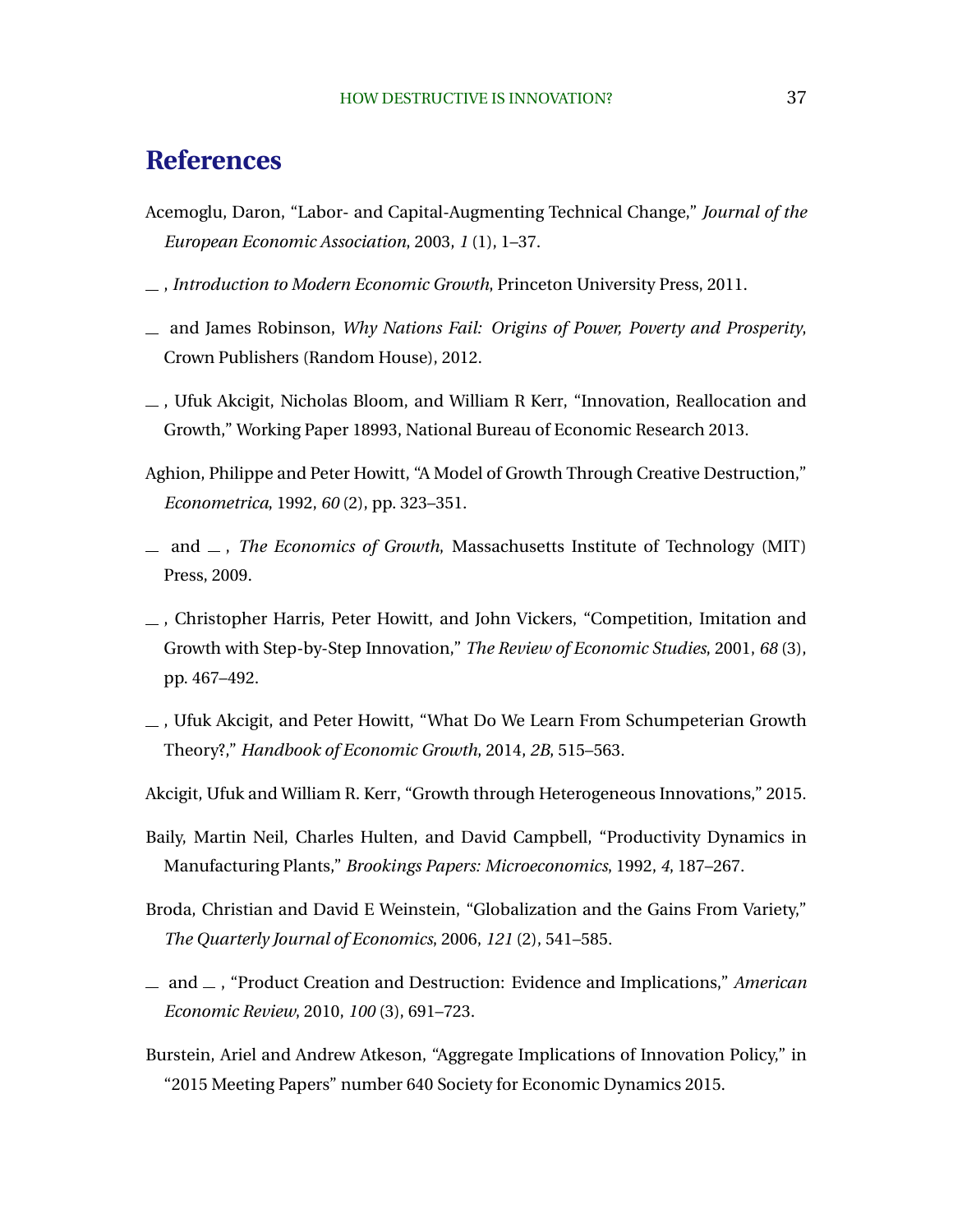- Christensen, Clayton, *The Innovator's Dilemma: When New Technologies Cause Great Firms to Fail*, Harvard Business Review Press, 1997.
- Davis, Steven J, John C Haltiwanger, and Scott Schuh, "Job Creation and Destruction," *MIT Press Books*, 1998.
- Decker, Ryan, John Haltiwanger, Ron Jarmin, and Javier Miranda, "The Role of Entrepreneurship in US Job Creation and Economic Dynamism," *The Journal of Economic Perspectives*, 2014, *28* (3), 3–24.
- Feenstra, Robert C, "New product varieties and the measurement of international prices," *The American Economic Review*, 1994, pp. 157–177.
- Foster, Lucia, John C Haltiwanger, and C.J. Krizan, "Aggregate Productivity Growth. Lessons from Microeconomic Evidence," *New Developments in Productivity Analysis*, 2001, pp. 303–372.
- $\equiv$ , John Haltiwanger, and Chad Syverson, "The Slow Growth of New Plants: Learning about Demand?," *Economica*, 2016, *83* (329), 91–129.
- Gordon, Robert J, *The Measurement of Durable Goods Prices*, University of Chicago Press, 2007.
- Gourio, Francois and Leena Rudanko, "Customer capital," *Review of Economic Studies*, 2014, *81* (3).
- Greenwood, Jeremy, Zvi Hercowitz, and Per Krusell, "Long-Run Implications of Investment-Specific Technological Change," *American Economic Review*, 1997, *87* (3), 342–362.
- Grossman, Gene M and Elhanan Helpman, "Quality Ladders in the Theory of Growth," *Review of Economic Studies*, 1991, *58* (1), 43–61.
- Haltiwanger, John, Ron S Jarmin, and Javier Miranda, "Who Creates Jobs? Small versus Large versus Young," *Review of Economics and Statistics*, 2013, *95* (2), 347–361.
- Hottman, Colin, Stephen J Redding, and David E Weinstein, "Quantifying the Sources of Firm Heterogeneity," *forthcoming in The Quarterly Journal of Economics*, 2016.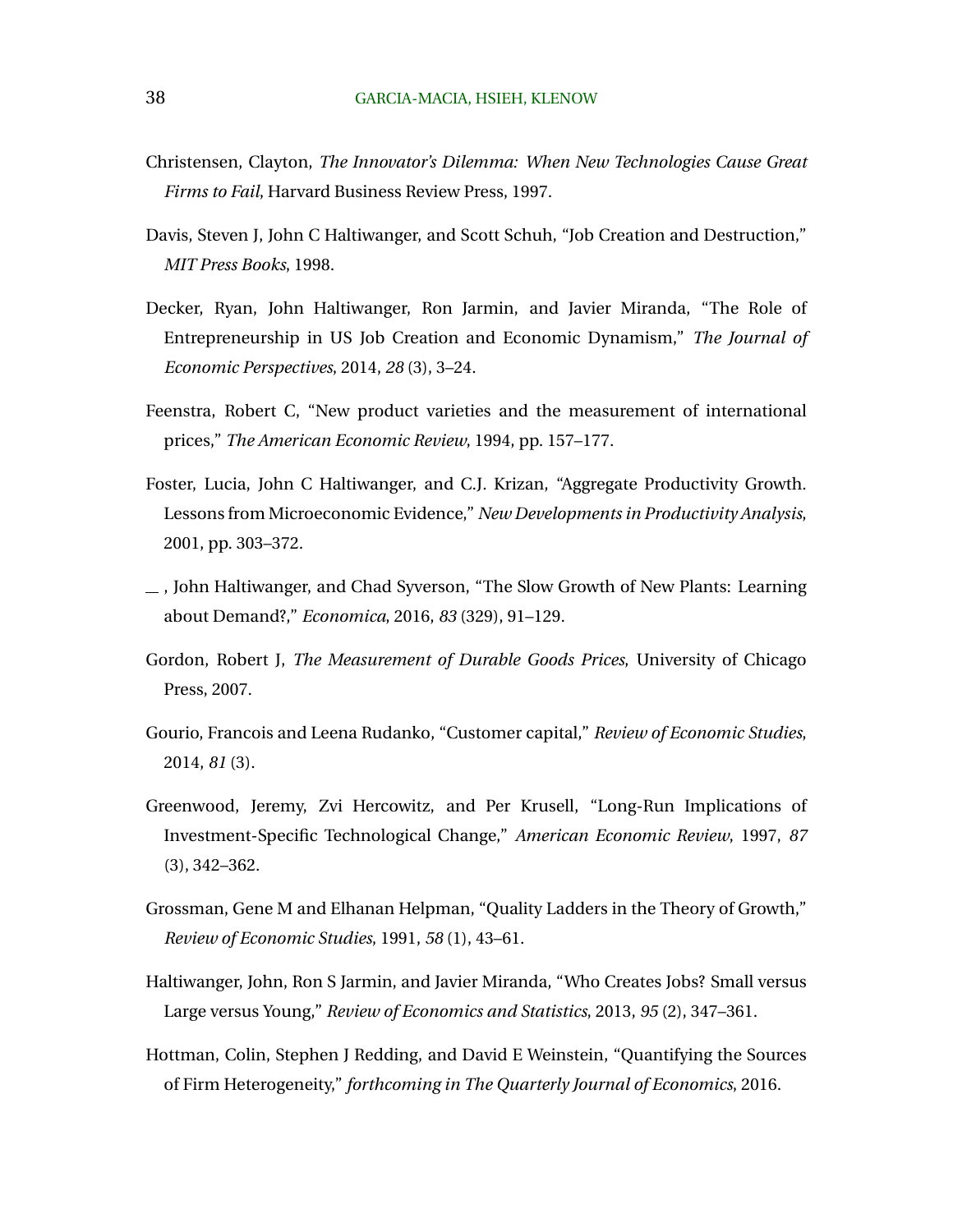- Howitt, Peter, "Steady Endogenous Growth with Population and R & D Inputs Growing," *Journal of Political Economy*, 1999, *107* (4), pp. 715–730.
- Hsieh, Chang-Tai and Peter J Klenow, "Misallocation and Manufacturing TFP in China and India," *Quarterly Journal of Economics*, 2009, *124* (4), 1403–1448.
- and Peter J. Klenow, "The Life Cycle of Plants in India and Mexico," *Quarterly Journal of Economics*, 2014, *129* (3), 1035–1084.
- Jones, Charles I., "Life and Growth," *Journal of Political Economy*, 2016, *124*, 539–578.
- Jovanovic, Boyan, "Selection and the Evolution of Industry," *Econometrica*, 1982, *50* (3), 649–670.
- Klette, Tor Jakob and Samuel Kortum, "Innovating firms and aggregate innovation," *Journal of Political Economy*, 2004, *112* (5), 986–1018.
- Kortum, Samuel S., "Research, Patenting, and Technological Change," *Econometrica*, 1997, *65* (6), 1389–1419.
- Krusell, Per, "How is R&D Distributed Across Firms? A Theoretical Analysis," 1998.
- and Jose-Victor Rios-Rull, "Vested Interests in a Positive Theory of Stagnation and Growth," *Review of Economic Studies*, 1996, *63* (2), 301–329.
- Lentz, Rasmus and Dale T Mortensen, "An Empirical Model of Growth through Product Innovation," *Econometrica*, 2008, *76* (6), 1317–1373.
- Lucas, Robert E Jr. and Benjamin Moll, "Knowledge Growth and the Allocation of Time," *Journal of Political Economy*, 2014, *122* (1).
- Parente, Stephen L and Edward C Prescott, *Barriers to Riches*, MIT press, 2002.
- Peters, Michael, "Heterogeneous Mark-ups, Growth and Endogenous Misallocation," 2013.
- Romer, Paul M., "Endogenous Technological Change," *Journal of Political Economy*, 1990, *98* (5), pp. S71–S102.